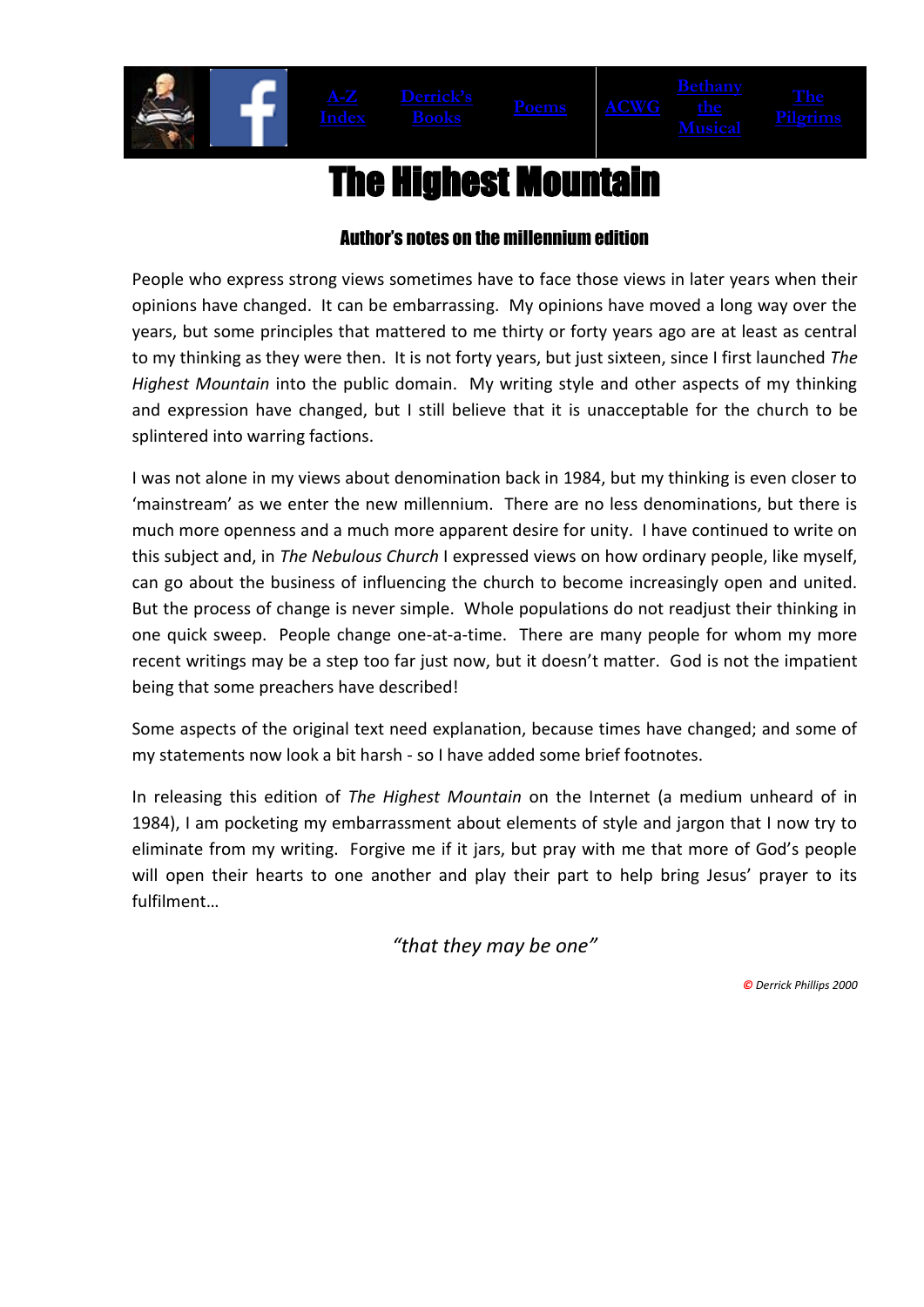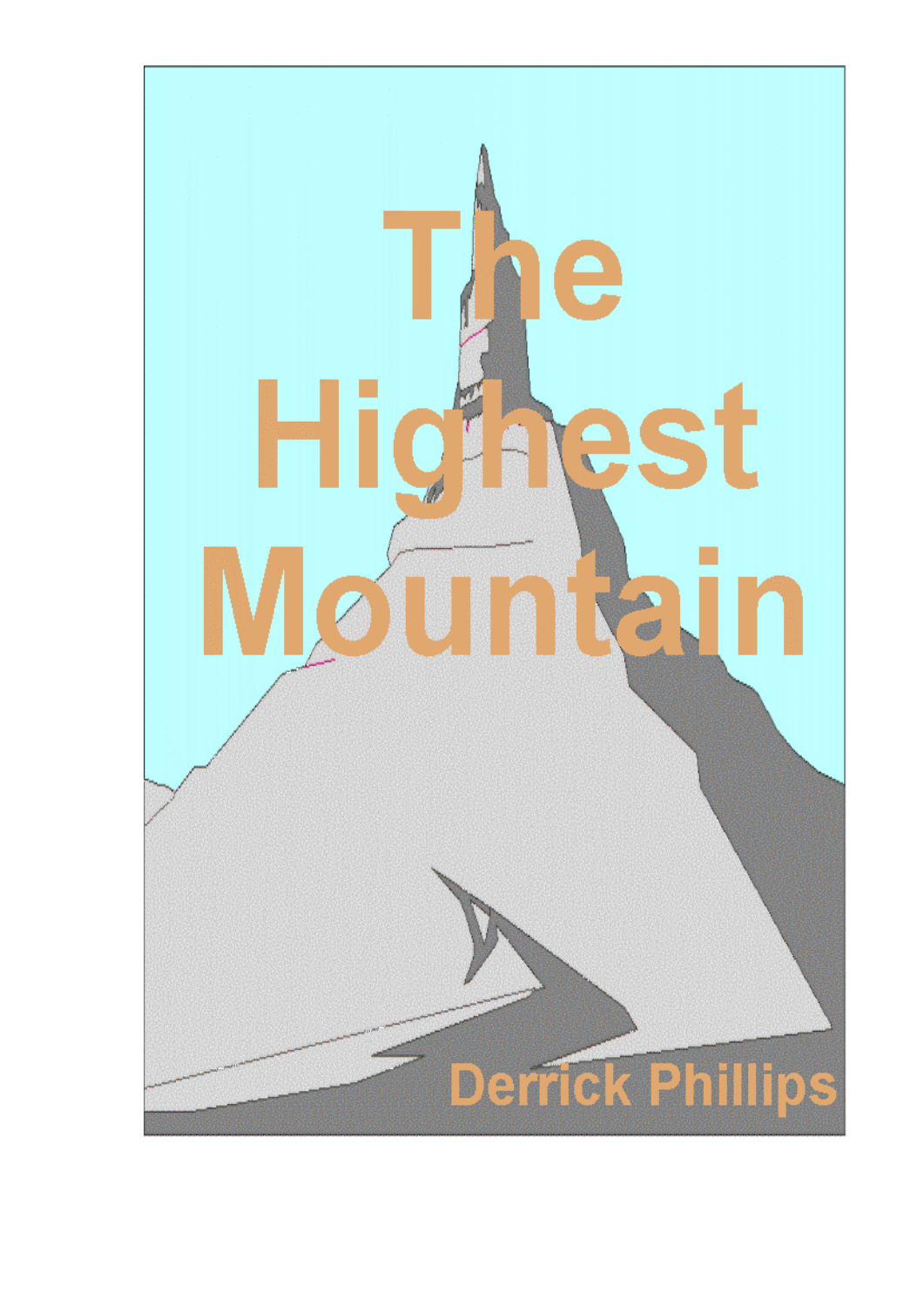## The Highest Mountain

*"Father, the hour has come …that they may be one"*

*(John 17:1,11)*

It is hard not to be moved by the intimacy of John 17, the prayer of Jesus to his Father, near the end of his human life. This is one if those 'beautiful' chapters of the Bible (like 1 Corinthians 13 or Hebrews 11) which is often admired, read and quoted, but perhaps rarely taken seriously. We can easily be moved in the sentimental sense, without ever changing our position in reality.

Personally, I find this passage disturbing, not because of some obscure message which I have found in it, but for its best known, and most frequently quoted, verses - those praying for unity in the Church. The message is inescapable since it is repeated four times in the prayer (verses 11,21,22,23) and is therefore undoubtedly the central theme. Of the eight different requests in the prayer, only this one is mentioned more than twice. Unity is the prayer's main request and that is what disturbs me. It is a prayer, not a sermon, so it needs to be fulfilled, Yet the Church is divided.

As we look at the Church in our country today we see a lot of activity, truth and life - but unity? Most towns of average size have churches of at least six denominations. Even quite small villages have two or three separate churches, sometimes with no more than a hundred worshippers between them. There is widespread division, with scarcely a sign of significant movement towards the unity for which Jesus prayed<sup>1</sup>.

Jesus taught His disciples that, if they prayed in faith, they could move mountains (Matthew 21:21). In fact a lot of His time with them was spent instructing them in the way of faith and prayer. Prayer is central to the Christian faith. We believe that He has made us kings and priests (Revelation 5:10) and that we can speak directly to the Creator Himself; and we believe that prayer works. That is why I find John 17 disturbing. If the main theme of the prayer of faith of Jesus Himself cannot be fulfilled, what chance for my prayers? The prayer is clear and unambiguous; but the Church remains divided.

Like many Christians, I have been aware of this prayer from the early days of my commitment. But I avoided its challenge by comforting myself with mental reservations. Perhaps Jesus did not mean complete unity? Perhaps it is all meant for the future? Maybe for some last minute magical transformation from today's hotchpotch to the perfect Bride of Christ? Or could it be that the unity is there already, if we look from God's point of view? These arguments no longer satisfy me. I am compelled to believe that Jesus meant exactly what he said.

Jesus prayed "*that they may be one, even as we are*" (v11). There is nothing partial or incomplete about the unity of the Father and the Son. The only thing which limited their unity at the time when Jesus prayed this prayer was Jesus' physical body. His body bound him to limitations of time and physical location. Surely, in that sense alone the Church may be divided (by physical location) and be true to this prayer.

As far as timing is concerned, Jesus prayed for "*them*" (His disciples) and "*for those who believe in Me through their word*" (v11). This is a timeless thought which could be applied to the first generation or any subsequent age. The fulfilment is to be the experience of the first generation that is prepared to seize the opportunity, and enter into the promise.

**.** 

<sup>&</sup>lt;sup>1</sup> How glad I am that this has now changed! I see much more openness today and have been thrilled to observe many more united meetings and shared activities. Times are changing, but we still have a long way to go.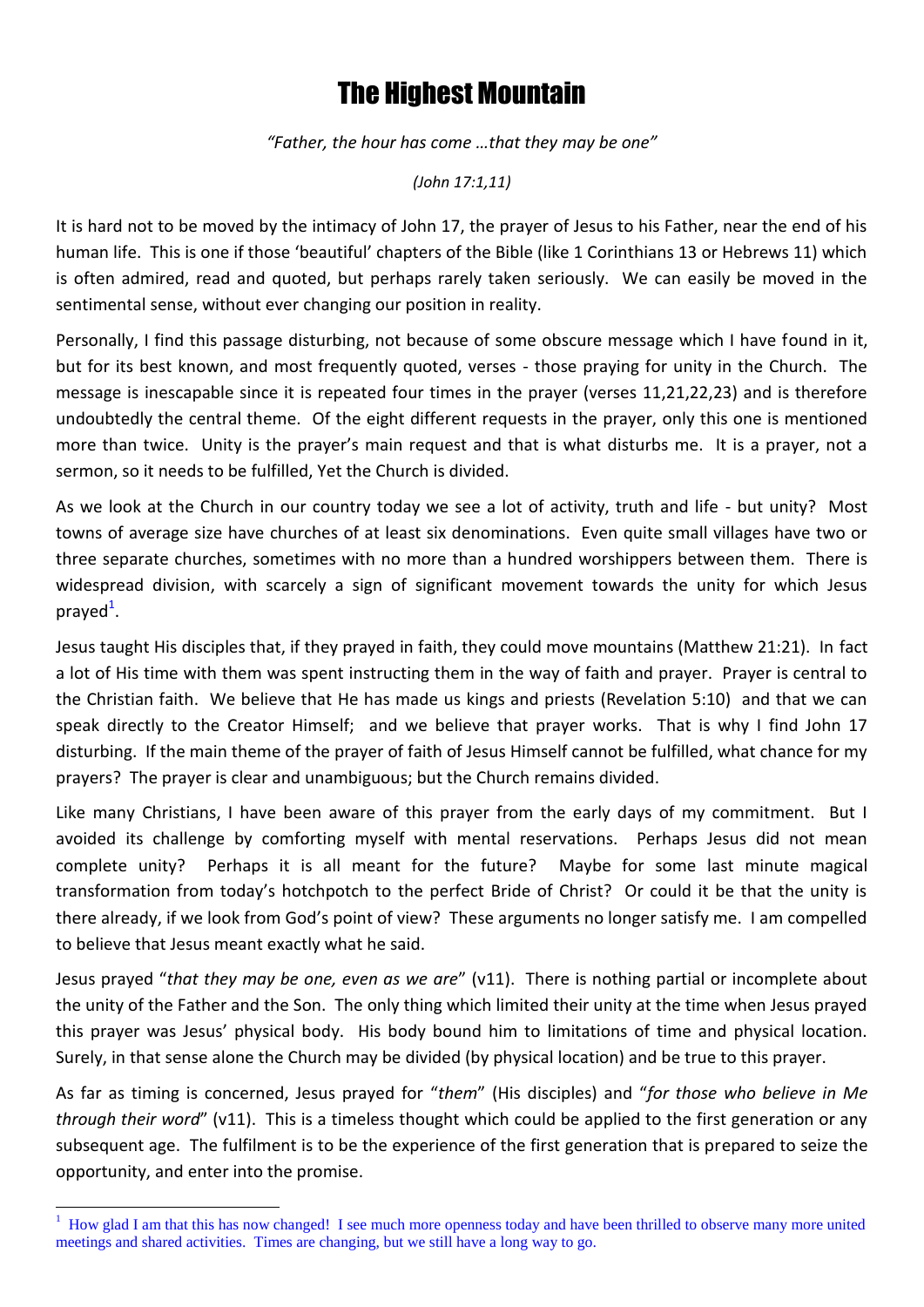As for a magical transformation … He prayed "*that they may be one … that the world may believe*" (v21). He wanted this unity to be lived out in reality for the world to see - and believe. He wanted it to be seen from man's viewpoint in this current age. "*By this shall all men know that you are my disciples, if you have love one for another*." (John 13:35)

This then is what concerns and stirs me. If his words had been a sermon, I could write it off as an unattainable ideal. If they had been ambiguous, or could be referred to another age or another place, I could put them out of my mind as beyond my immediate concern. But this was Jesus' prayer of faith which has to be fulfilled. Ideal it may be, but impossible it cannot be, "*for with God nothing shall be impossible*" (Luke 1:37). This unity is possible, is God's will and is essential for the fulfilment of his purposes. Looking at the outward circumstances, I am obliged to say that disunity is a mountain of a problem – but prayers are stronger than mountains.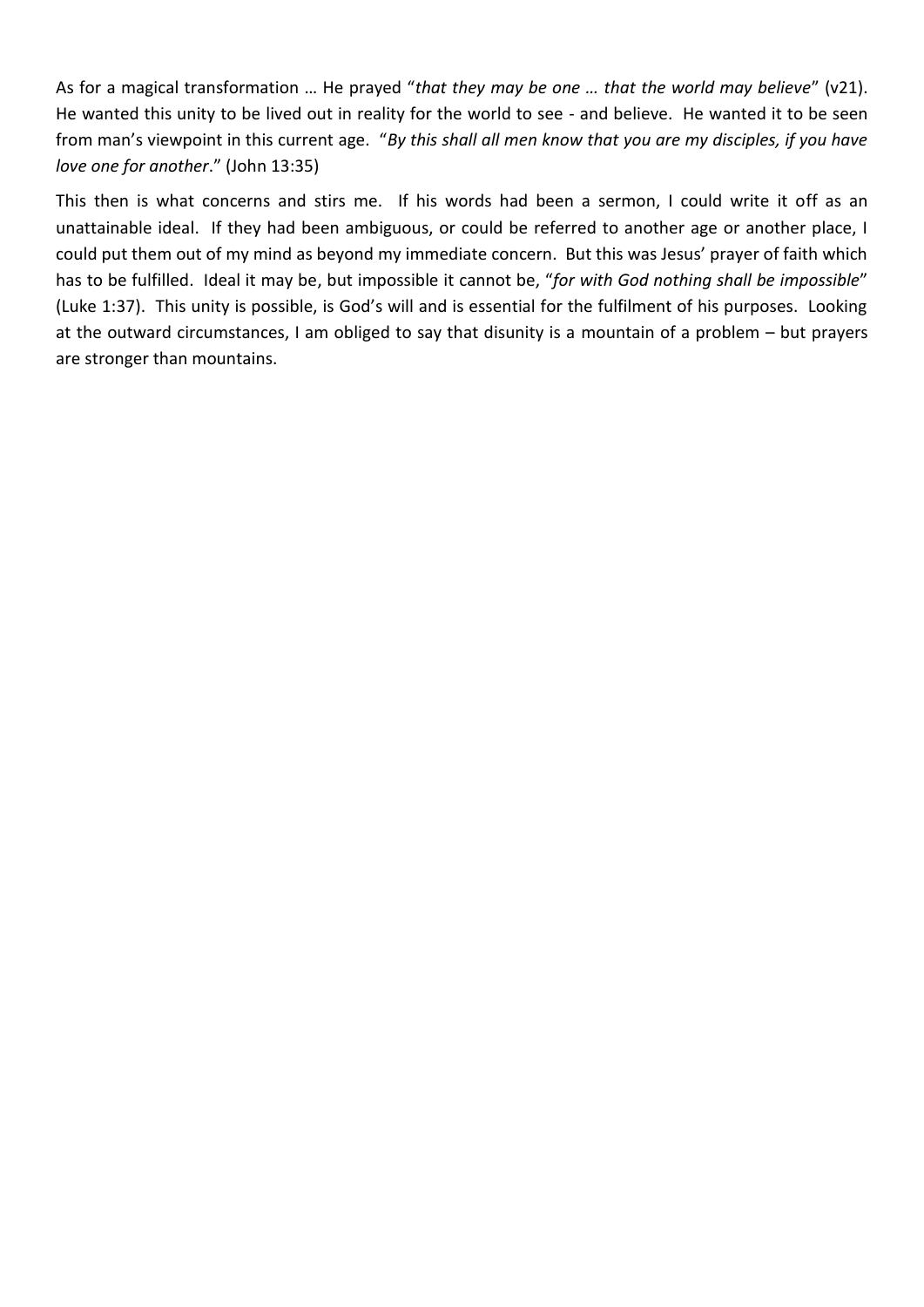### The depths of denominationalism

It is startling to recognise just how far the Church has moved from God's ideal of unity, and I am moved to shame by many of the words and actions performed in the defence and perpetuation of denomination. Too often the defence of truth has been an excuse for inhuman behaviour. When we look back on inquisitions<sup>2</sup>, holy wars, massacres and martyrdoms it is quite easy to distance ourselves; to say it was them and not us. But whoever we blame for the excesses of more violent times, we cannot absolve ourselves from the evils of our own generation.

If sin is committed first in the heart, how are we to classify some of the present day excesses of schism? Christians separate from one another in anger and fear over matters of personality, or practice, or doctrine. Thereafter we spread rumours, we gossip, and we avoid one another in the street. If we refuse to acknowledge someone's existence, are we not treating them as dead? Even wishing them dead? And how different really is that from the acts of the Inquisition? I am sure that many persecutors of the past were full of sincerity - but sincerely wrong.

I would like to think that such behaviour was rare, but it isn't. Time and time again I have come across rival churches whose members deliberately avoid one another. Christians who, for one reason or another, have left congregations, have then been spurned by their former friends. I have even known groups being instructed by their leaders to avoid contact with this or that believer. There is a scriptural precedent for excommunication, but not for the purpose of preserving a denomination.

This matter of excommunication is a classic example of misuse of the scripture. Many Charismatics fell as deeply into this error as the Exclusive Brethren and the Roman Catholics did before them. The only specific example of excommunication in the New Testament Church was that of the Corinthian man living in open immorality (1 Corinthians 5), and he was later reinstated (2 Corinthians 2). The only instructions Jesus gave in the matter provided for specific steps to be taken *openly* - for the protection of the accused and the accuser (Matthew 18:15-17) and that too applied to matters of sin. Yet Christians today are being thrust out of churches secretly<sup>3</sup> (i.e. without explanation to the church) and for reasons of doctrine, or lack of submission ( which is usually a misnomer for a personality clash with the leader). This is not God in action. A great deal of responsibility rests on the leaders in these matters; but I will return to that later.

Denominationalism has become completely out of hand. The Reformation was not the beginning of division, because there were many quarrels before; but since then the process of continuing revelation has led to division upon division, until today we have almost more denominations than we can count. So is revelation sinful? That cannot be so. We cannot reject or decry the genuine moving of God's Spirit in revival, recovery, rediscovery or revelation. But somehow it seems that promising moves often lead to the formation of new denominations, and the fossilisation of further division. Is this really inevitable? Why should evil come out of good? Can this process ever be reversed? It had to be possible if the Lord intends it … and he says he does. But how?

There can be no move towards unity so long as we accept denominations as normal. Many of the examples I have quoted are extreme, but nevertheless genuine experiences for many people. On the other

<sup>&</sup>lt;sup>2</sup> Even the Pope has now acknowledged that the Inquisition was guilty of unacceptable excesses (Vatican announcement 12 March 2000).

<sup>3</sup> During the late 1970's and early 1980's there was an inglorious period of 'purging' within some Charismatic groups.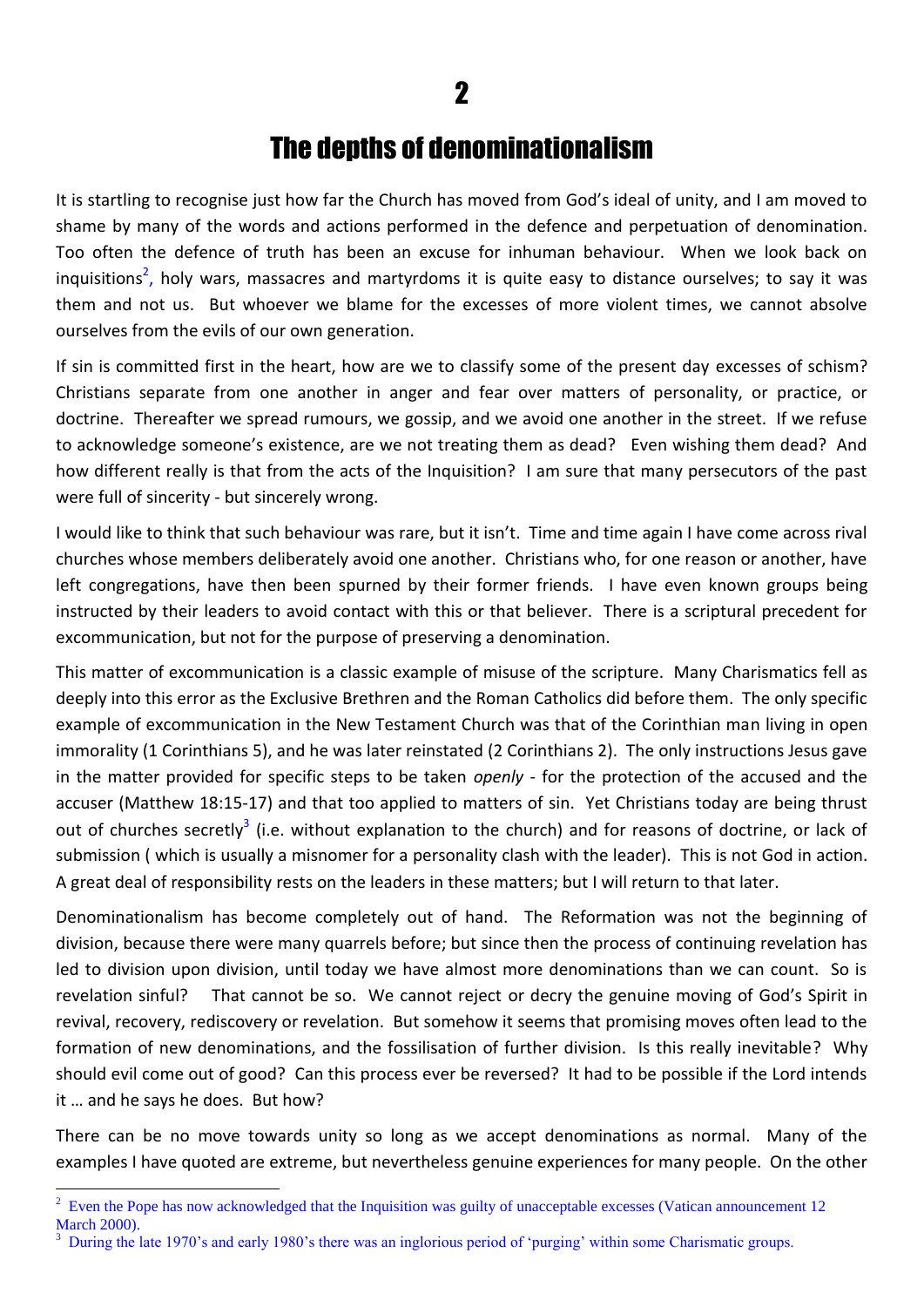hand, most Christians exist within denominational groups, never actually opposing other Christians, but rather living in practical ignorance of their existence. Of course they know that other churches exist, but have no fellowship or contact with the people there. If that does not concern us then we will remain divided.

Church division has become so much a part of our experience that we have learned to live with it. As Christians we do not feel properly introduced to one another until the question had been answered 'where do you worship?' - and 'Birmingham' is not a satisfactory answer! So long as we accept denominationalism without shame, we will never change. It is a matter of shame for me to call myself a Baptist, Pentecostal, Anglican, Free Evangelical, or any other title which suggests a narrowing of my definition of the local church to exclude genuine brothers in Christ. Jesus did not create denominations, the Holy Spirit does not create denominations. Denominations are the result of fear, jealousy, pride, self-seeking or other attitudes of the flesh. Denominations are the backwash of past moves of the Spirit which have become safe and ineffective backwaters. We are forced to recognise that division is an evil thing, is often of the flesh and engineered by the devil; and we need to repent of it. 'Forgive us our denominations', must be our cry. Then we will be open to hear the Spirit directing us into God's way of unity.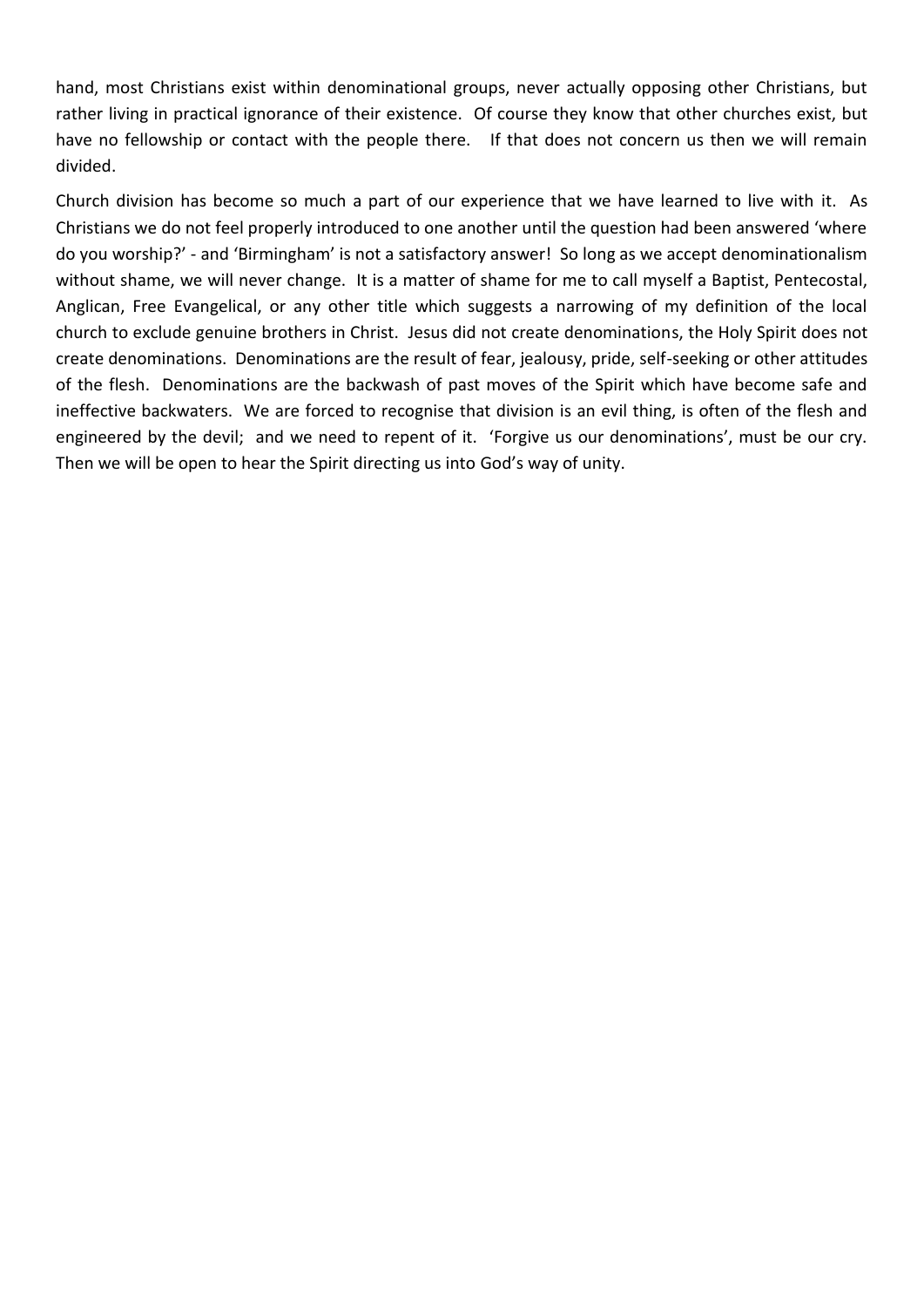### The slippery slope

Many Christians will be quick to point out that people who have left denominations have invariably formed new denominations. That is undeniable. But the fact that past moves led this way does not excuse us for sitting still now, and doing nothing, refusing to hear any new directions the Lord nay give us. Certainly, past moves have taken us down a slippery slope to the same schismatic end. Rather than stop moving, we need now to move on with an awareness of the dangers, and of the mistakes which led us into denominationalism.

Those who have been involved in the most recent moves of God could be slowest to recognise themselves as a denomination. Outsiders may recognise the symptoms first. I well remember talking with a friend some years ago, during a certain group's convention, and recognising together the seeds of denominationalism already showing. Today, that group is generally recognised as a new denomination<sup>4</sup>. But most people inside the movement still do not see what has happened to them.

When does a movement become a denomination? I suppose, if we are strict about the meaning of the word, it has to be when the group acquires a 'nomen' (Latin for name). In other words, the identity of the group has become so recognisable that they - or, more usually, others - are able to put a name to the movement. This may be the name of the founder or leader, e.g. Wesleyan; or the name of the central doctrine, e.g. Baptist; or that of the place of origin, or headquarters, e.g. Roman Catholic; or the name of the denomination's magazine. By that time the identity is clear, because the movement has slowed down, or even stopped. It is like putting a flag of discovery on the spot where the revelation ran out. Meetings may still be lively and church activities may still be blessed; but the central theme of the movement has become clear and has stopped changing. So, it is possible to identify the emphasis which has emerged and put a name to the denomination.

However, the point of departure was long before the point of settling down. The real error is not the naming of the denomination ( that is at least honest), but the division itself. The breaking up of God's Church is the real evil. So, at what point did that happen? Many of those who have left existing structures and churches had no choice. Wesley, for instance, was expelled from the pulpits of the Church of England. Did he sin or did they? Certainly, their action was divisive, but did he therefore become denominational at that point?

People who leave denominations often have no alternative. To stay would be to stifle their conscience, to ignore the moving of the Spirit, and to uphold a system which they feel to be out of God's current will. In many cases there is no choice, because the 'establishment' closes its ears to God's word and does not allow them to stay. God does not condemn a person for the act of abandoning the man-made structures of the past, but he abhors the formation of further divisive groups.

In their early stages, movements of God often attract Christians from all kinds of backgrounds. As the revelation spreads, many come to hear the word. The meetings are attended by people who also give their allegiance to denominational churches, and they are welcomed, encouraged and taught without distinction. There is excitement in the air, and change is the order of the day. Scarcely two meetings are alike, and the movement gathers pace and numbers. Before long, a structure is subtly imposed on God's

**.** 

<sup>&</sup>lt;sup>4</sup> The expression 'new churches' entered the language long after this booklet was originally written.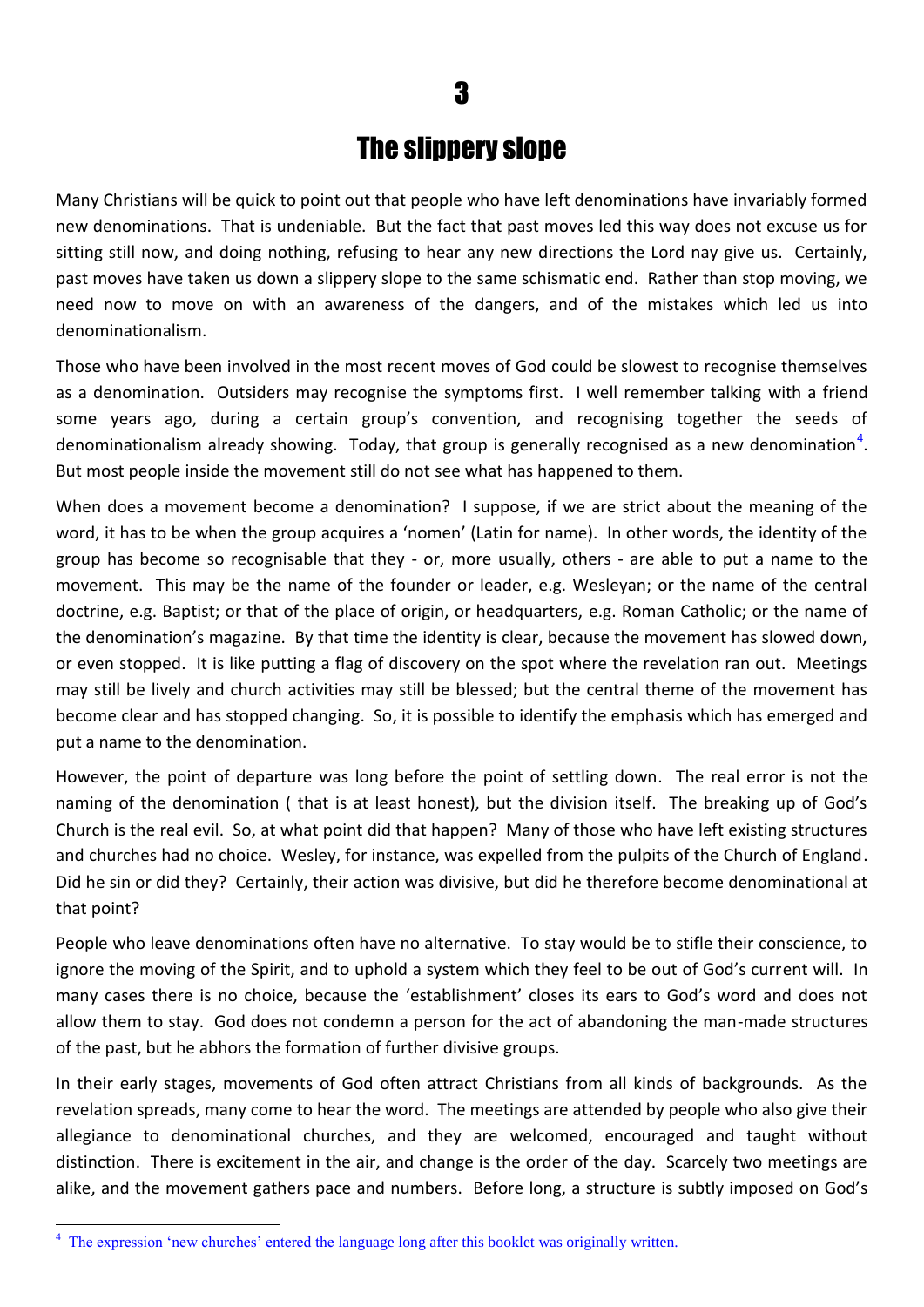movement; lines are drawn and positions are defined; people who thought they were moving with the group suddenly find they are somehow outside, caught on the wrong side of a boundary which did not seem to be there a short while ago. This is the real point of schism, the point where power bases are set up, rules made, doctrines defined. The tragic consequences of living truth being turned into concepts and formulae are reaped as people are hurt and precious lives are damaged. From now on it is all downhill. We cannot call ourselves the local church whilst deliberately excluding local people who we know to be Christians.

These divisive impositions do not happen suddenly. The first mistakes which set us on the slope often happen in the midst of great blessing. The Israelites were scarcely through the Red Sea, and were still hearing the rumblings on Mount Sinai, when they set up the golden calf. The Corinthians were having the most marvellous meetings when they began to follow the personality cults of "*I am of Paul, I am of Apollos*". It is interesting to note that Paul deals with this matter first in his letter, before the problems of the immoral man, or the unruly meetings. The underlying problem is nothing less than idolatry. Someone or something becomes central, instead of the Lord himself. Brother So-and So is the principle exponent of the word, and his words begin to matter more to the group than their own inner voice of revelation. His books and articles are given priority, and his principles form the distinctive character of the movement.

Alternatively, it is the doctrine which is enthroned, or a particular experience or form of worship. In this case, no one man is idolised, but all are judged in relation to the accepted truth. Either way, eyes are diverted from the Lord Himself, and we fail to notice that He is still moving on, like the pillar of cloud in the wilderness. If new leaders emerge, they may be expelled for their non-conformity. New truths are sometimes expounded, but are cast aside because they challenge the accepted form. It is impossible to stop the Spirit moving on, and if we do not move with Him, we will lose touch and get left behind.

Leaders need to take particular care in these matters. Vigilance is essential and new revelation should be constantly sought. Now leadership must be developed and encouraged, and self-preservation avoided at all costs. All the time, our personal doctrines and revelations must be kept in proportion. I believe in 'believer's baptism', but I do not imagine that, at the judgement seat of Christ, the degree of wetness will be an important point at issue! But the refusal to fellowship with a brother in Christ certainly will.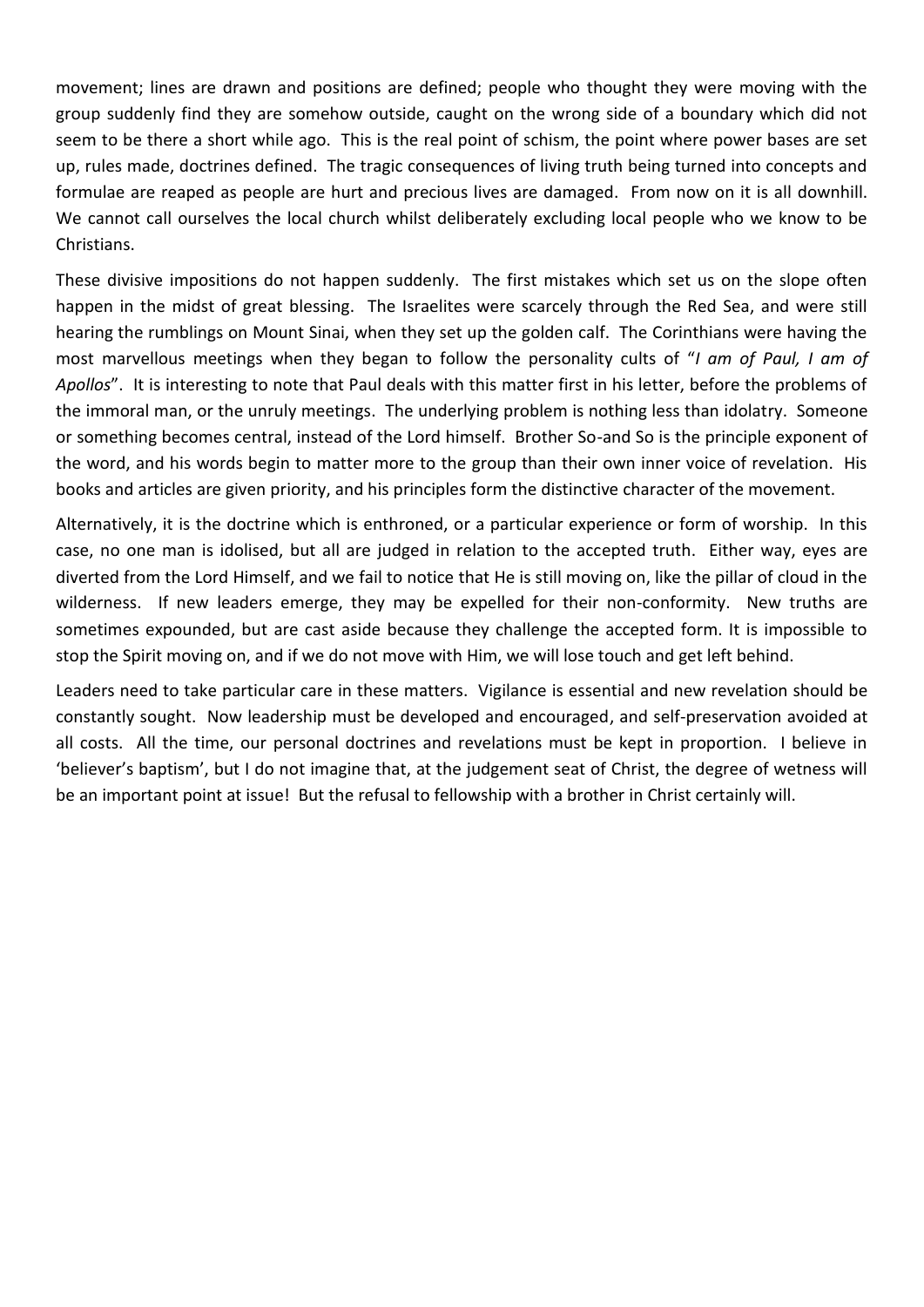### Leading division

4

*"My brothers! Not many of you should become teachers, for you know that we teachers will be judged with greater strictness than others"*

### *(James 3:1 Good News for Modern Man)*

… harsher judgement for leaders? What a responsibility this is. Of course, it is just that the leader should be highly accountable, because he can do so much to lead people forward into God's purposes, or to entrap them in the present, or the past. In this matter of division, the leader is a key element. If leaders separate from one another the people usually follow. What would happen if the people stayed together? The reason they do not is bound up in our wrong understanding of the nature of church leadership. In a woven garment a split which is started at the top will readily rip all the way down the cloth. A knitted garment behaves differently. Too much emphasis has been placed on vertical relationships in the Church, so that divisions between leaders are too readily transmitted to the people. So much of the accepted wisdom about leadership is fundamentally and dangerously wrong.

Leaders do not possess their followers. Paul told the Ephesian elders "*feed the church of God*" (Acts 20:28). Peter was urged by Jesus to "*feed my sheep*" (John 21:16). The flock always remains the property and possession of Jesus Himself. Yet I have heard leaders accuse other leaders of 'sheep stealing'. That suggests they believe they are the owners of the flock. If the sheep are able to find good food under another man's ministry, what right have we to be jealous? Our responsibility is to do the job which God has given us. Jesus described His own concept of the good shepherd; the one who lies in the entrance to the sheepfold, and who is himself the door … "*I am the door: if any man enters through me, he shall be saved, and go in and out, and find pasture*" (John 10:9). What does it mean to go in and out? Why, the sheep who knows his shepherd will go out in safety and return with joy. He is not helped by being trapped in the fold and fed on old food all year. Fresh pasture is what he needs, and for that he must go out.

In the letter to the Hebrews we have a rather strange reference to a priest named Melchizedek (more about him later) and an aside about the weakness of the readers, and their reliance on milk instead of solid food (Hebrews 5:10 - 6:3). Far too many Christians are on a permanent diet of pre-digested spiritual food, served up through the person of their leader. What they need is to go out and discover, experience, and eat from the lush pasture, which will tax their digestion, but make them strong. Meat has to be chewed. The leader who keeps his flock bound to himself weakens his people. Jesus said "*my meat is to do the will of my Father*" not keep studying it.

The biblical term for the local leader is elder, which is a relative term. The elder is not a different kind of being; he is the same as the rest of the people, but more experienced. His leadership depends on his continuous growth together with the people. If he dares to protect his power base by standing still himself, and preventing his people from growing, he misses the point if his ministry. A problem any leader will have to face as he allows his people to grow, is that some of them may grow so fast and strong that they overtake him. How many parents have to look up to their teenage sons? The wise parent recognises that his task is to bring up equals. The adult son is no longer under his parents' control. He should respect them for their contribution to his life, but he no longer expects to obey them .. Christian leaders too must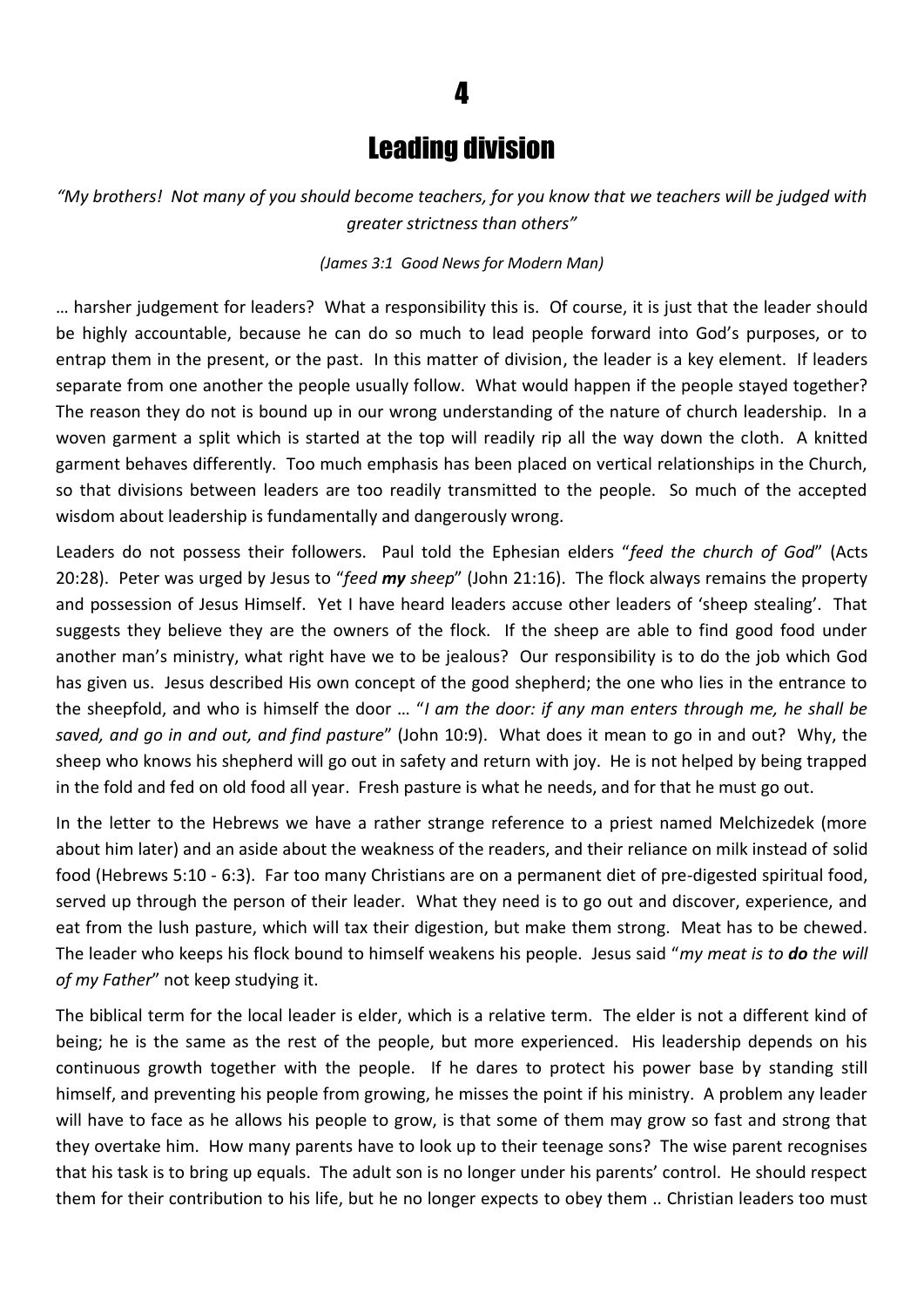strive to make their people as strong as themselves and allow them, if necessary, to receive sustenance and training from other sources.

The point of what I am saying is this: each separate Christian group in any town is actually only a part of the Church in that town. The individual leaders have no right to demand the loyalty of their separate followers. Those people belong to the whole Church of Jesus in that area. If the leaders are prepared to let the people in and out, they will surely find pasture and be fed, and the whole Church will grow. If they keep the people bound up to their own ministry, they will inevitably starve the people of much that is important, for no man has the monopoly of God's truth.

The traditional concept of leadership makes such informality impossible. We have based our model of leadership on the wrong originals. There are world leaders who function quite effectively by a system of tyrannical inflexibility. Others exercise considerable flexibility of principles by politically manipulating the democratic process to stay in power, but neither is the model for Church leadership. The principles of Christian leadership are fundamentally different, and the books of Judges and I Samuel can provide significant clues to God's mind in this matter.

I was given my early Christian training and teaching in an evangelical, fundamentalist tradition which regarded the period of the Judges as the classic low spot of Israel's history. The great national heroes, Moses and Joshua, were both dead. The Israelites were in the Promised Land, seemingly by the skin of their teeth! Numerous hostile tribes were still in the land, posing a continual threat to the safety and purity of the chosen people. The centre of the worship of Jehovah was in a tent, guarded by a few priests, including some of dubious reputation. The tribes of Israel were spread around Canaan in a loose-knit federation, with no national leader. I was taught that the key statement to the whole book is the final verse (Judges 21:25) "*In those days there was no king in Israel: everyone did what was right in his own eyes*." So, naturally, it followed that they all did wrong. Or did they? There, so I was told, was the chosen race in a state of total disorganisation, pushed about, discouraged, being led by men (and, dare we admit it, a woman?) who had obvious flaws and weaknesses. By our standards, we would expect God to abandon them.

Strange to speak, the Bible does not take such a discouraging view of the period. Certainly, they were weak and disorganised, but look what God did with them when they turned up in strength to fight alongside Gideon (Judges 7:1-8). He reduced their strength to 300 men. Perhaps God wanted them weak? The New Testament commentary can be seen in Hebrews chapter 11, in the well-known roll of faith. The list of men and women of faith runs through history generation by generation, until verse 32, where we are suddenly given five names all from one period. Which period? Well - Gideon, Barak, Samson, Jephthah and Samuel were all Judges. David is the only king mentioned in this chapter. These judges showed what faith means. They held on to their position only while they acted in faith and in God's will. They were weak, to be sure, just like you and me, and that is why they needed God. They were perfect examples of God's word through Paul... "*God has chosen the foolish things of the world to shame the things that are strong… that no man should boast before God*" (I Corinthians 1:27,29).

God's absolute statement on this period is to be found at the point of transition from Judges to Kings. The people came to Samuel demanding a king "*to judge us like all the nations*"(I Samuel 8:5). Samuel, in a state of concern, took the matter to the Lord, Who declared, "*they have rejected Me from being king over them*" (I Samuel 8:7). This apparently haphazard, disorganised, chancy system of government by the Judges was actually what God wanted. The appointment of kings was considered an affront to the Lord Himself and a substitute for the rule of God. Why? Because when every man did "*what was right in his own eyes*", some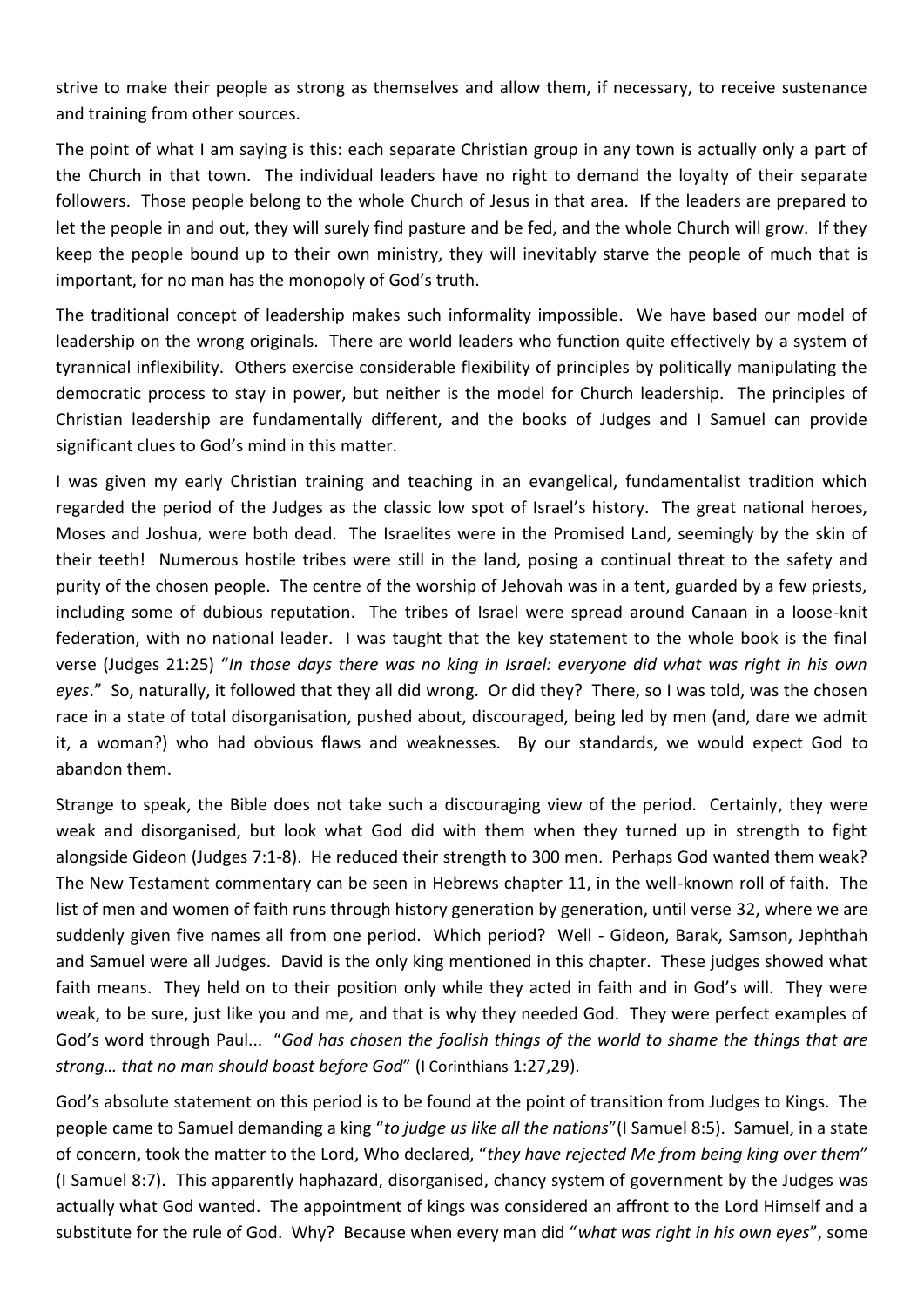did good and some did evil. In the book of Kings, we find that evil rulers tended to be followed by the mass of the people; and there were not many good kings.

Jesus reflects these thoughts when He says, "*the rulers of the gentiles lord it over the … it is not so among you, but whoever wishes to become great among you shall be your servant*" (Matthew 20:25,26). God's plan for leadership is a flexible, developing, sometimes transitional, never official system based on life. Like the wise parent, the leader seeks always to make himself redundant as his charges grow. He concerns himself with his function and responsibilities, not with his office and status. Politicians have to build up their image, because in the world we only exist in the opinions of those who recognise us. The wider our sphere of influence the bigger we are. That is what the world means by great men. In the Church "*your life is hidden with Christ in God*" (Colossians 3:3) so you can be great even though no-one knows or sees.

The whole process of church leadership is temporary and will pass away, for the Lord "*…gave some as apostles, and some as prophets, and some as pastors and teachers … until we all attain to the unity of the faith, and of the knowledge of the Son of God, to a mature man, to the measure of the stature which belongs to the fullness of Christ.*" (Ephesians 4:11,13). God is aiming for unity and perfection, and leaders are given purely to serve that aim. Their role in individual situations become irrelevant when those they serve are no longer children. Like the Judges, they are appointed from among normal people, with all their human frailties, to be earthen vessels containing God's treasure (I Corinthians 4:7). Like the earthen vessels of Gideon's army, they must be prepared to be broken and dropped so that the light can shine out and God's purposes be accomplished (Judges 7). Leaders must be prepared to hold their position with a loose grip. They must always be prepared to return to secular work (see Paul, the tentmaker - Acts 18:3). It is not their position which is important, it is the job which they have to do. If leaders will take heed to this, perhaps Gideon's miracle of victory can be repeated in our day.

This concept of leadership is totally in opposition to most that is seen and taught on the subject throughout the Church. Leadership is seen as a reward, an ambition and an office. Leaders set themselves apart, sometimes by special clothes, and often by superior attitudes, "*lording it over*" the people. Men often act as if their initial appointment made them into a different kind of person, and refuse to recognise when their current work is over or their ministry needs new direction. Such men persist in old routines, not having the personal security to be able to step down. Those who adopt such attitudes are treating their ministry like a secular career, and preventing their people from moving forward towards unity. Like the Pharaoh of the Exodus, they have the people trapped under their control and influence while God is saying, "*let my people go, that they may serve me*." (Exodus 10:3). What would happen if we did let God's people go? If we allowed them to "*go in and out and find pasture*"? Why, they might find out that other leaders and other groups in their area have some more of the truth. They might find deep relationships with the Christians in their street who go to the 'other churches'. They might find it impossible to continue basing their faith, their relationships, and their life on the teachings and practices of one denomination alone. It would destroy the neat cohesion of our denominations. Better still, by allowing the sharing of lessons learned, and experience gained, through a wide variety of leadership gifts, it could take us toward the seemingly unattainable "*unity of the faith*" (Ephesians 4:13). Leaders must not be rivals, nor must they trap their people into restrictive bonds of loyalty to themselves. When God said, "*let my people go*", He intended that they should remain free, and not taken into another form of bondage.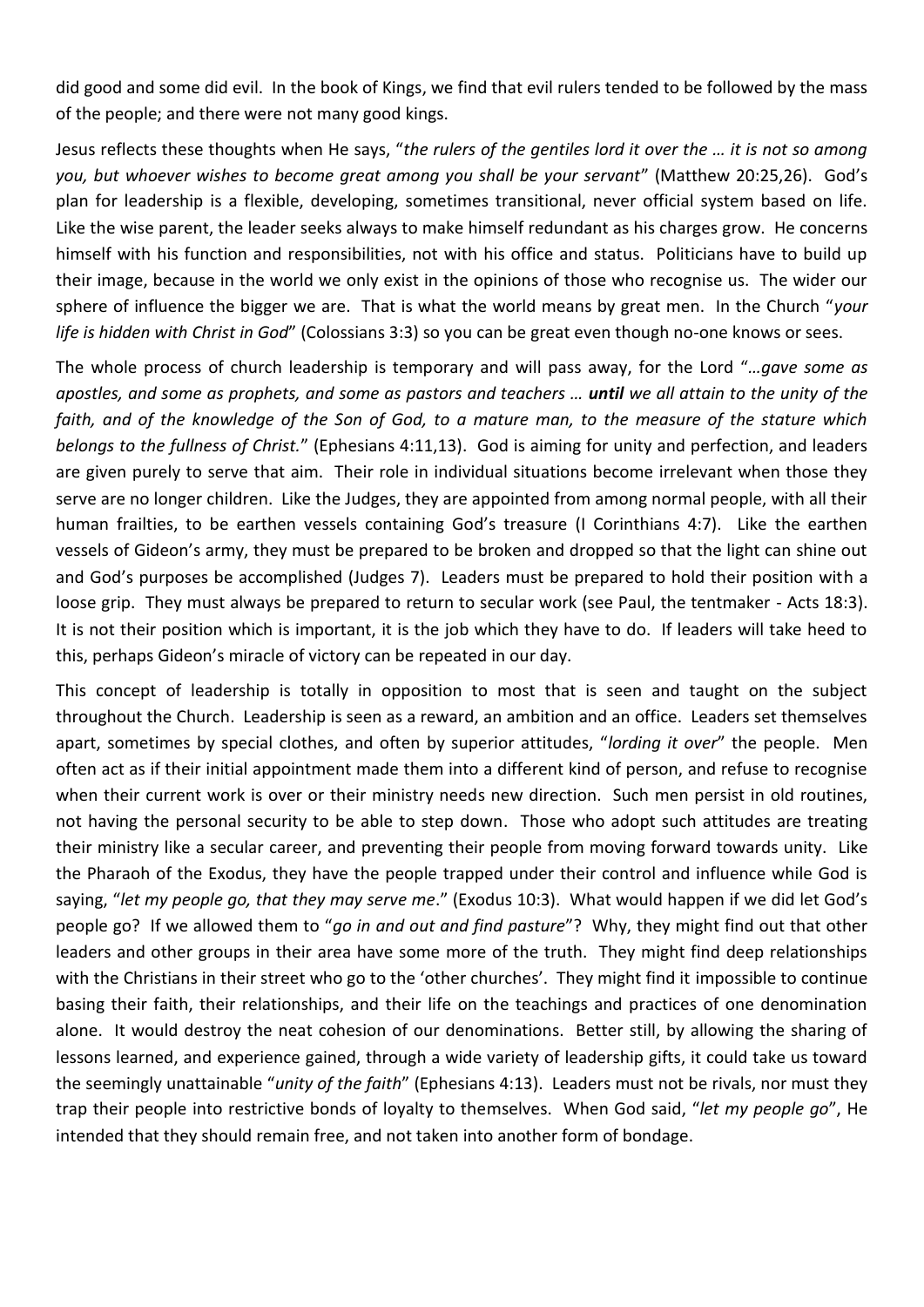### Idleness and idolatry

It has been said that a nation gets the government it deserves. I am sure that is true of the Church. People cannot just sit back and blame their leaders for division, for it is the responsibility of us all. Leaders are often place in almost impossible situations by their churches. When Israel rejected the rule of the Judges, it was the people who demanded a king. Saul did not fight for his appointment by political manoeuvring; in fact, he tried to hide. (I Samuel 10:20-24). Many a weak man has become a tyrant after being forced into a position of responsibility and power by the indolence of his people.

The sickness of pastor dependence is common among modern churches. If there is a pastor or minister, the tendency is to leave it to him to preach, to shepherd, to visit the sick, to counsel, and to follow up the weak and the wayward. The man who is forced to act like a superman can perhaps be forgiven if he begins to have illusions about himself. The dependant flock and the possessive shepherd are two different aspects of the same problem.

On the other hand, if there is no minister, churches often still wallow in idleness while 'waiting for God to send a pastor'. There is no-one to push the responsibilities on to, so nothing is done. All the time, the horizons remain limited to the confines of the denomination.

The traditional minister/pastor/elder role is modelled on the wrong order of priesthood. The only recognised order under the New Covenant is that of Melchizedek (see Hebrews 5 and 6). Jesus was of this priestly order and all believers (not just leaders) are also made *"kings and priests"* (Revelation 5:10) according to the same pattern. Melchizedek is a strange character, of whom few details are given in the Old Testament (Genesis 14:18-20). From our point of view, the significant thing is that he was actually without credentials. He could not show a badge of office, or a certificate of appointment. He could not point back to an earthly anointing or induction ceremony. He was the representative of all those who stand only on their recognition before God as individuals. God's priesthood is for normal human beings like you and me, frail and weak, but powerful under God's hand. No other priestly order is to be recognised, so there is spiritual responsibility in the Church for all of us.

The mistaken development of a Levitical priestly class is a dangerous feature which is not limited to the traditional denominations. Many house churches and charismatics fall into the same errors. A selfdeprecating attitude among the people allows, in fact encourages a Big Brother class to emerge who, with varying levels of strictness, direct the activities of the people. We see little of the spirit of Philip, who "*went down into the city of Samaria and began proclaiming Christ to them*" (Acts 8:5). He stayed there working away until the Jerusalem church eventually heard – and sent Peter and John to help. Philip did not need the apostles' permission to go; he already had his instructions from Jesus (Acts 1:8). A wise leader once said, "I would rather the people did something and made mistakes, than that they did nothing at all."

So, what is it about pastor dependence which reinforces division? It is all a matter of direction. By making idols of our leaders we prevent God from doing what He would in *all* the people. The leader, falsely placed in a priestly position between God and the people, becomes the source of God's word. While the people look to one man for their direction they are not seeing God in one another and the group's structure works from the top down, rather than through inter-linked relationships. Many people, of course, are happy to have things this way, even if the leader becomes a tyrant, because they feel absolved from personal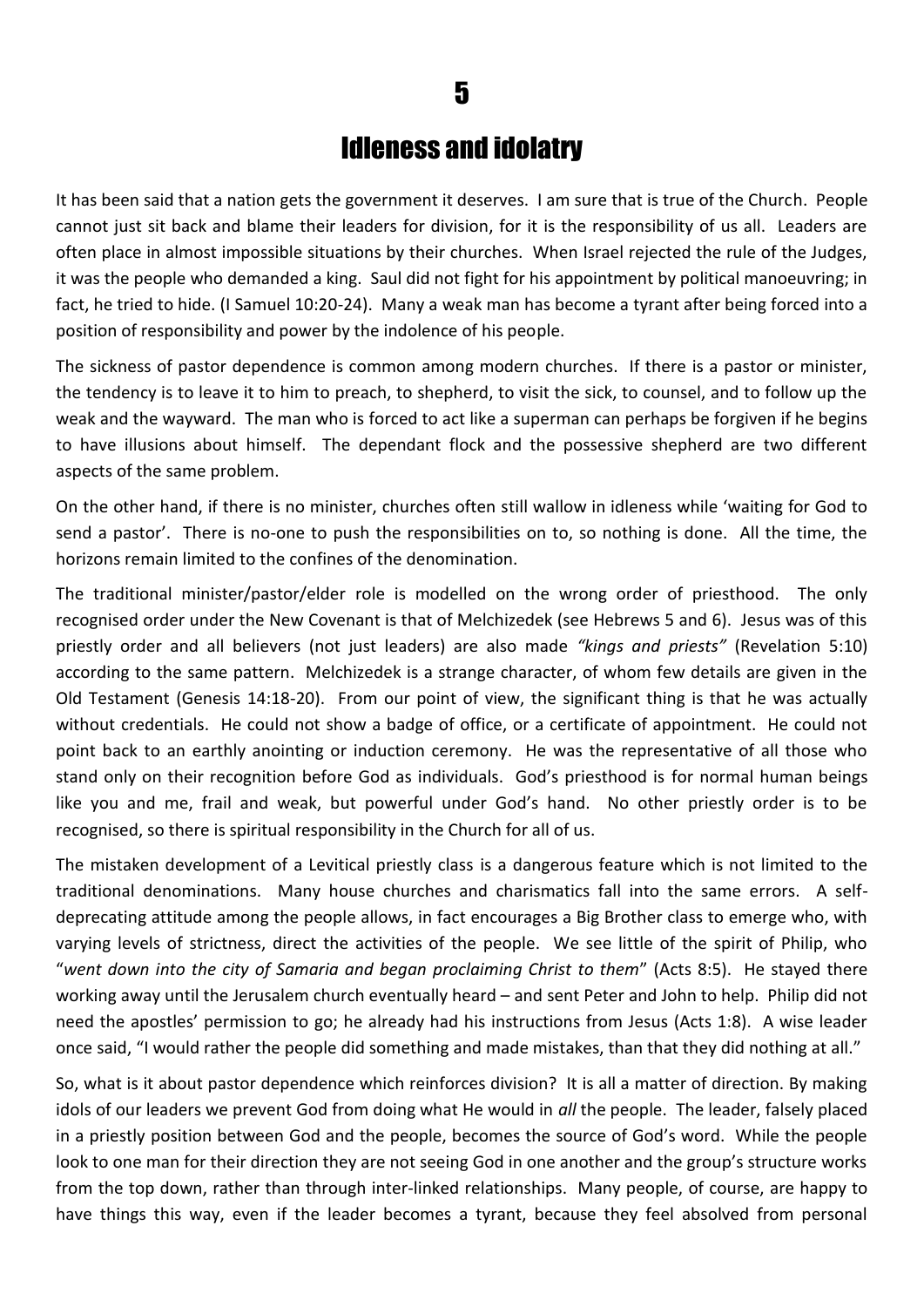responsibility. Most Christians accept this kind of structure because they have failed to recognise what God has done in their own lives.

False humility is the enemy of God's working in power in individual lives. It is an insult to the completeness of what Jesus did on the cross. For "*I am crucified with Christ: nevertheless I live; yet not I, but Christ liveth in me: and the life which I now live in the flesh I live by the faith of the Son of God, who loved me, and gave himself for me*." (Galatians 2:20). We do not need leaders, sermons and meetings to put God's life into us. What we need is the inner life of Christ through the Holy Spirit. God does not want us to stand up with the support of external crutches, but by the inner strength of the Spirit who "*will teach you all things*" (John 14:16-26). The leader's role is to steer a moving force, not to drive it. People need to look to the Holy Spirit for their motive force.

As a young Christian, I was taught that going to church was an essential part of my spiritual life. A coal fire, they said, will burn well while it is kept together, but a coal which falls out is quickly extinguished. A clever illustration, except there is no such thing as 'going to church'. The Church is not a place, but the people of God. What is more, the source of life is not the Church, its buildings, or its meetings; but God Himself who lives in the people. Many Christians readily acknowledge that the building is not the Church, but they will revere the meetings in the same way as others revere ancient stonework. Even in house churches<sup>5</sup> you will find quite ordinary people talking normally one minute, then changing to hushed and reverent tones for the hour or so of the meeting. Thus, the church is separated from their normal life.

But the Church *is* our normal life. If we are in Christ, we *are* the Church. We do not become the Church when we meet on Sundays (or whichever day we might gather) for "*where two or three are gathered together in my name, there am I in their midst*" (Matthew 18:20). This text does not imply that, by reverent concentration, we conjure up the image of Jesus in the meeting. That is the unholy concept of the seance. We can see Christ in one another as we look to each other as friends. The Church is our relationship with one another in twos, threes or may more. It is our knitting together in friendship.

Through various circumstances, my wife and I were forced into a prolonged period without regular meetings<sup>6</sup>. We had been taught to expect to backslide if we missed regular church. But our experience proved to us that we are "*kept by the power of God*" (I Peter 1:5). Our staying power in Christ does not depend on our good works or regular observances, but on His grace alone, by which we were saved. There are no boundaries to the grace of God. Certainly, the Bible exhorts us to be "*not forsaking the assembling of yourselves tog*ether" (Hebrews 10:25). But there is a world of difference between giving up meetings altogether and living in bondage to a constant round of meetings, whose normal quality is such that we would actually be surprised if God spoke to us. There is a middle ground.

The meeting-based concept of the Church maintains existing divisions and prevents Christians from really getting to know one another. So long as the meeting is the all-important soul and centre of our Christian life, we will remain divided. Meetings are of all types and inevitably have characters and personalities of their own. Each Christian tends to go to the type of meeting that most suits his personality. Consequently, he will travel across the town, or to the next town or village, quite as naturally as he would if he were going to the cinema, the bowls club, or the music society. Travelling to meetings is not wrong in itself, but if that is virtually the whole of our Christian experience, we may be missing the Church.

**.** 

<sup>&</sup>lt;sup>5</sup> Many of the groups formerly known as 'House Churches' have now moved their meetings into school halls and community centres.

<sup>&</sup>lt;sup>6</sup> I could not have known, when I wrote this in 1984, that this period would extend for over 25 years. This experience helped develop my understanding of the meaning of 'church'.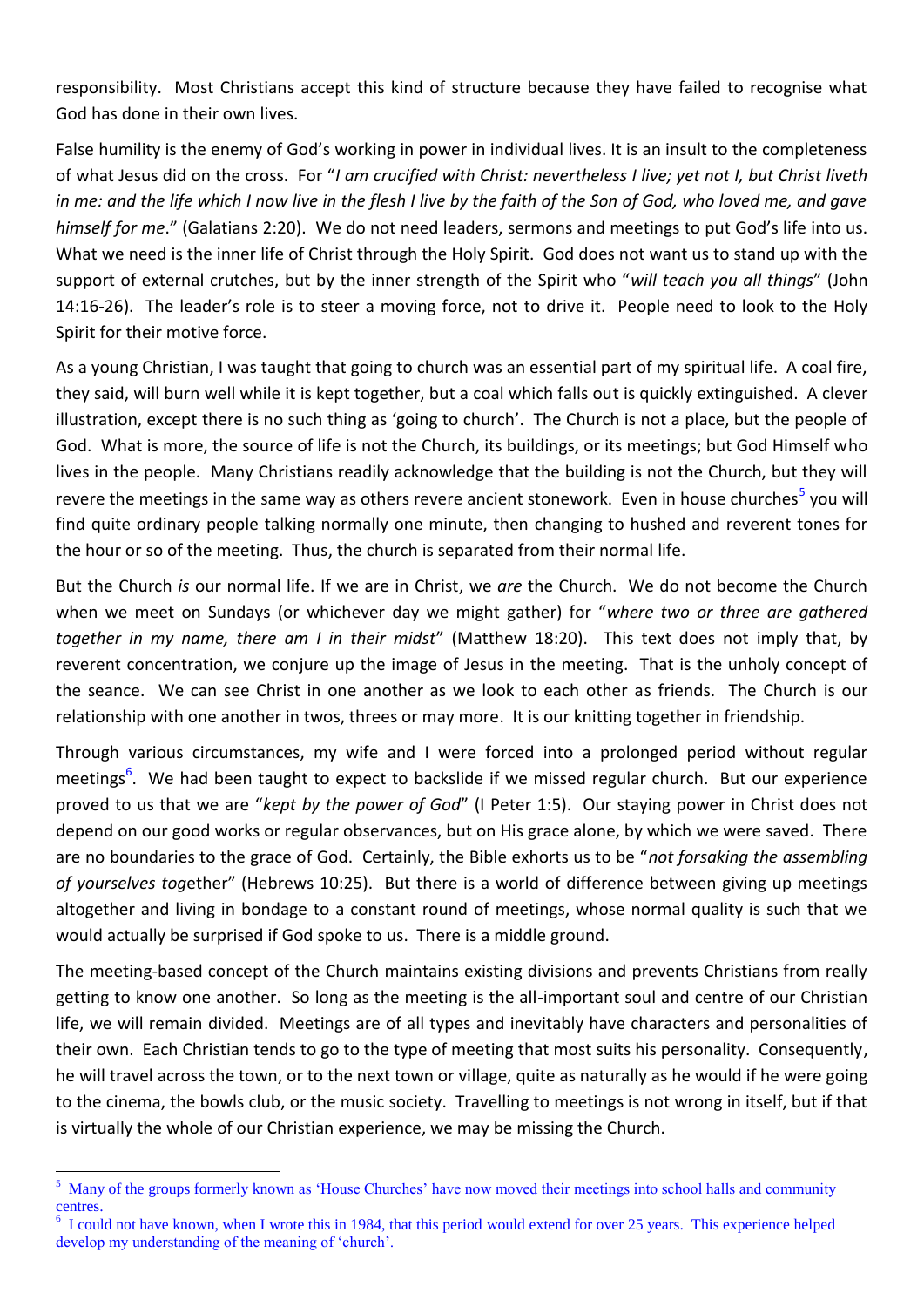Conversation is quite different from meetings. It is in conversation that we get to know people and develop relationships. It is not structured and formalised; it is an expression of the real person. But conversation and traditional style meetings do not go together, and our numerous meetings often crowd the real relationships out of our lives. God's plan for the Church is not based on the group as a starting point, but the individual. First, we have Jesus Himself, the Second Man, "*a living stone, rejected by men, but choice and precious in the sight of God*" (I Peter 2:4). But then we have "*you also*" (i.e. you in the same mould as Jesus and by the same power of God) "…*as living stones are being built up as a spiritual house*" (I Peter 2:5). The strength of the Church is in each individual, and in the way that individual is joined to those above, below and on either side of him.

By putting distractions in the way, churches have often prevented believers from seeing God himself at work in their own lives and those of their friends. We have made idols of many good things. Buildings, leaders, doctrines, ceremonies, meetings and even the bible, have been enthroned in place of God. Evangelicals have been accused of having a new Trinity - 'God the Father, God the Son and God the Holy Bible'! He wants us to put all these things in their proper place and rest in His power alone for our support. When ordinary believers are prepared to stand on their own two feet, supported only by the power of God, the possibility of genuine church life will begin to appear.

The emphasis on structure in many groups produces a form similar to the style of large modern buildings. Major constructions often start with a rigid steel framework, add cross beams and then fill in the sides with brickwork to make the building look complete. The structure or framework is crucial and the bricks are relatively dispensable. Denominations can be like that. The people are not living stones lending individual character and support to the building. In fact, if you take all the bricks away, the building will still stand. So it is that many of our denominations have been losing congregations, but their organisation and structure remains intact. Such structures will stand with or without God. But that is not the way God wants to build.

If we want to see a strong Church, we must be strong as individuals. We must also be strongly bound together.. Instead of placing our prime allegiance in a building or a meeting, we need to be loyal to one another. We need to be bound to our Christian neighbours in a mutual commitment to support one another in the normal Christian life. If we cannot love our fellow Christians, then our meetings are hypocrisy. The greatest contribution which the Christian can make to Church unity is to open his heart and his home to those Christians, whatever their current denomination, who live nearest to him. The alternative to denominations is love.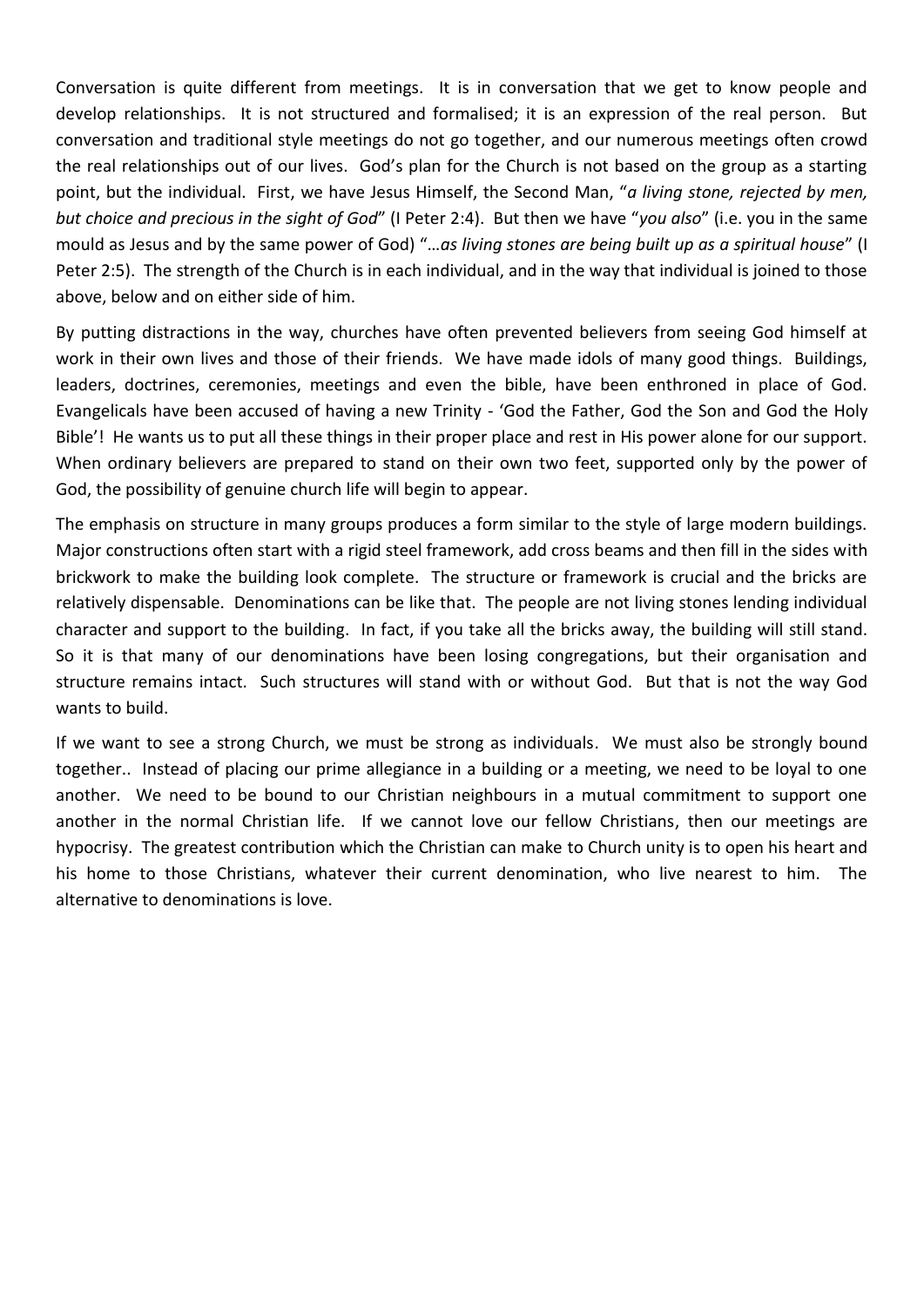### 6

### Raising the stakes

The perfecting of the Church is not a casual matter; it is the most important life objective for every believer. We cannot categorise the achievement of unity under the heading of 'Would Be Nice'. The completion of God's plan for the Church is absolutely critical for the whole world – "*for the anxious longing of the creation waits eagerly for the revealing of the sons of God*" (Romans 8:19). Or, to use another biblical metaphor for the Church, the preparation of the bride is an essential pre-requisite to the end of the age (Revelation 21).

Of course, I realise that change is a colossal gamble for almost everyone in the Church. Luther had to balance his faith with the risk of being cut off from everything he had previously known as the Church. So today, the concept of accepting change involves risk. Maybe our lives will be safe; the Church in the modern western world does not nowadays have to consider the martyr's stake. But the gambling stakes are often high in terms of emotional and material security.

I am mindful that many people have an important material interest in maintaining the status quo. Many people such as bishops, moderators, organisers, administrators, secretaries etc., depend for their livelihood on denominational structures. Will they easily accept changes which annul their functions? It is easy to misunderstand or even condemn their fear, but from a human point of view, there is little difference between the fear of redundancy for a denominational worker and one working for a manufacturing company. Unemployment is the same for either. This concept of unity is not without cost.

Also, for local leaders, even those who support themselves by full time employment, there are risks to consider. The risks are just as daunting for those leading within the newer groups as for those accredited by one of the traditional denominations. How can such people heed the call to "*let my people go*"? Many will be sincerely worried that, by loosening their grip on the people they will allow them to fall into error. Most leaders are genuinely convinced that their ministries are keeping their people in the truth. What would happen if some of their people got into the habit of going to other meetings, and developing relationships with those of differing experience? Certainly, Jesus said that the Holy Spirit would lead them into all truth – but can we be sure? Isn't it safer to keep a rein on the people of God to avoid heresy? It depends on how much we trust God.

But there are risks for people at all levels of responsibility. The familiar pattern of meetings seems safe, though often unspectacular; they may only rarely be inspiring, but at least they are predictable. For many people, the concept of meeting new people and receiving new ideas is threatening. In any case, if we stop filling our time with meetings and start sharing our lives in the community on a deeper person-to-person basis we could be exposed to hurt. Meetings, and the busy evangelical round of activity, are a convenient escape. What is more, many Christians rely on the weekly round of meetings to keep their batteries charged. O that we would learn to plug direct into the mains!

I can understand the problem of facing major issues, because I have experienced such challenges in my own life. At one stage I was deeply convicted of the need to resign my membership and diaconate at a particular church. It was not because the church was bad. In fact, we were experiencing great blessing at the time. The problem was that my wife and I had compromised our beliefs by becoming members some years earlier when we first arrived in the area. We found that we were not allowed to lead in youth work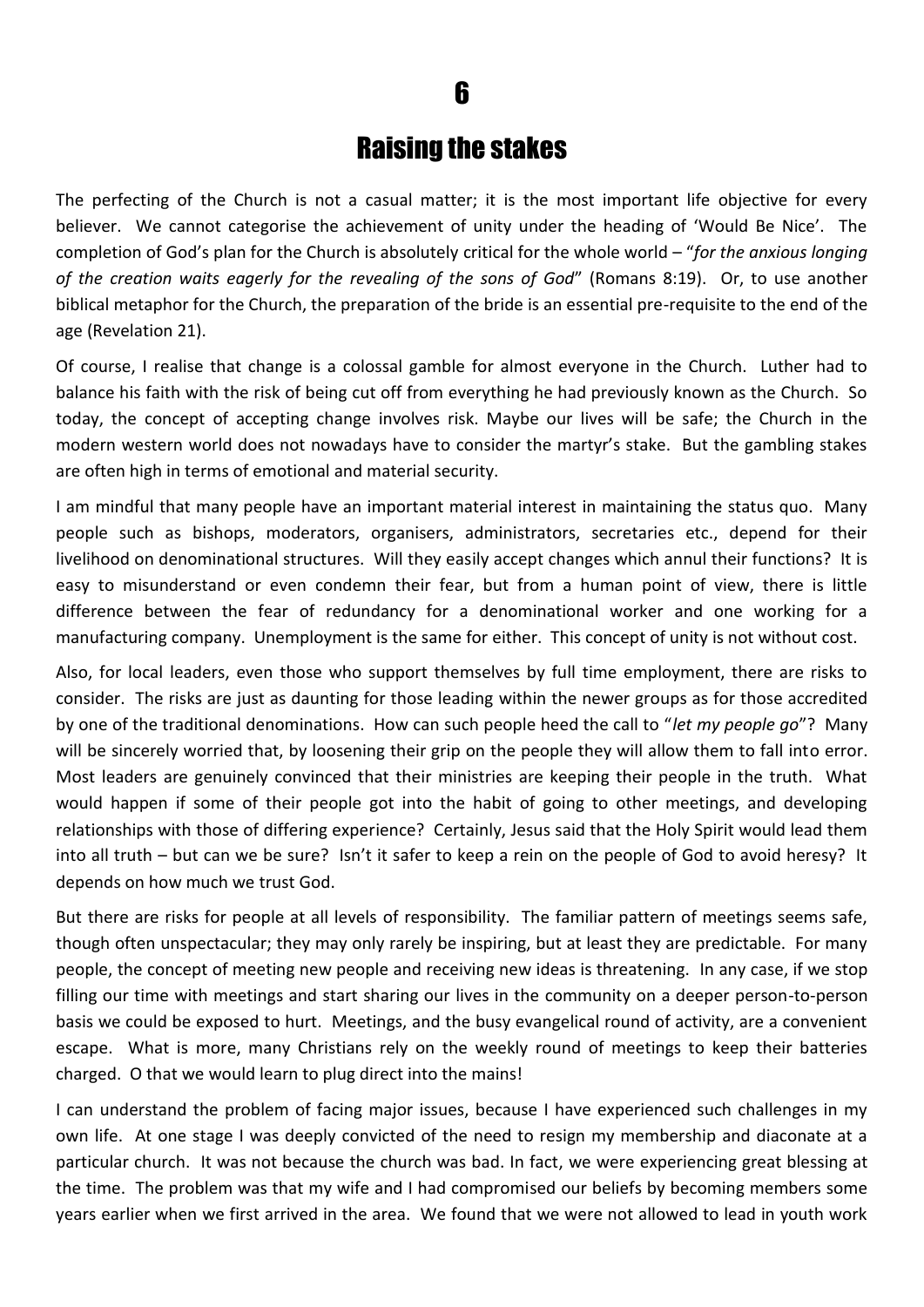or Sunday school without first officially joining the church. For many people this would not be a problem, but we were personally convinced that official membership diminished the importance of our spiritual membership of the body of Christ ("*for by one Spirit we were all baptised into one body*" - I Corinthians 12:13) so, for us, it was a compromise. Several years later, when we were reminded of this issue, we did not know how our friends would react. We were enjoying near revival conditions and we loved and respected our fellow workers; but would they misunderstand our stand and turn against us? In the midst of this the Lord seemed to be saying "are you prepared to do My will, even if it means being absolutely alone?" The decision was obvious, and we were misunderstood at first. But we were not rejected. Ultimately our rejection of compromise said more than numerous Bible studies and sermons about the meaning of the Church. There have been other turning points in our life, and the issues have always been clear when it has been God who was putting on the pressure. When God speaks, he must be obeyed. We need to beware of insensitivity towards those around us in the way we act on our convictions. But we do not bless our fellow Christians by ignoring the Lord's direction.

I realise that in discarding the crutches of denominations, habitual meetings and familiar forms and practices many people would be made to feel insecure. Such a drastic change involves risk taking, and how can we know that it will work? Obedience to God has always involved risk. The priests, who walked into the Jordan carrying the Ark of the Covenant, had no guarantee that they would not be swept away by the swollen river. Peter had no evidence that the water would support him when he stepped out of the boat to meet Jesus walking across the waves. Obedience requires faith which often involves taking risks. But in another sense, we have to raise the stakes. Those barriers which divide believer from believer need to be removed in order to let God move among us. The risks are certainly great and many difficult challenges will have to be faced. But we cannot remain in disobedience when God speaks. We are obliged to accept change.

Change, of course, means giving way. We have to be prepared to face up to being wrong about a score of issues we hold precious. We must recognise this. If churches disagree on individual issues they cannot all be right. That means that some of them, perhaps all of them, are going to have to change. Am I so proud as to suppose that everyone else will do the changing and I alone will be proved right? Perhaps, if I allow that my brother could be right, I will find that God can be trusted to lead both sides into his truth.

For a long time I believed it to be virtually impossible to be a born-again Christian and remain a Roman Catholic. Then I found that Roman Catholics were being blessed by the Spirit at the same time as 'acceptable' Baptists and Anglicans. As someone once prayed, "God , you are pouring out your Spirit in all the wrong places!" I came to recognise some of the legalistic errors I had been party to as an evangelicalof-the-evangelicals. I began to see that one church's errors are no worse or better than another's. We are all guilty and we all need to repent.

The "*unity of the faith*" is our incredible objective (Ephesians 4:13) and God is able to achieve this miracle. The "*unity of the Spirit*" is the starting point (Ephesians 4:3), and that means opening our hearts to one another *now*. Of course, it is risky, but it is the pathway of love, and it is our only way forward. Buildings, books, liturgies, meetings and doctrines should be moved aside from the centre of our Christian life, so we can enthrone Him who rightly belongs there: "*Christ in you the hope of glory*". And we need to honour all those in whom Christ dwells, and seek to know them and share our lives with them. Doctrinal differences ought no longer to separate between believers. We may not yet find it possible to see eye to eye on doctrine but let us at least look one another in the eye, and smile. We must work to maintain the precious unity of the Spirit. In an environment of fellowship and humility, God will raise up the leaders who will be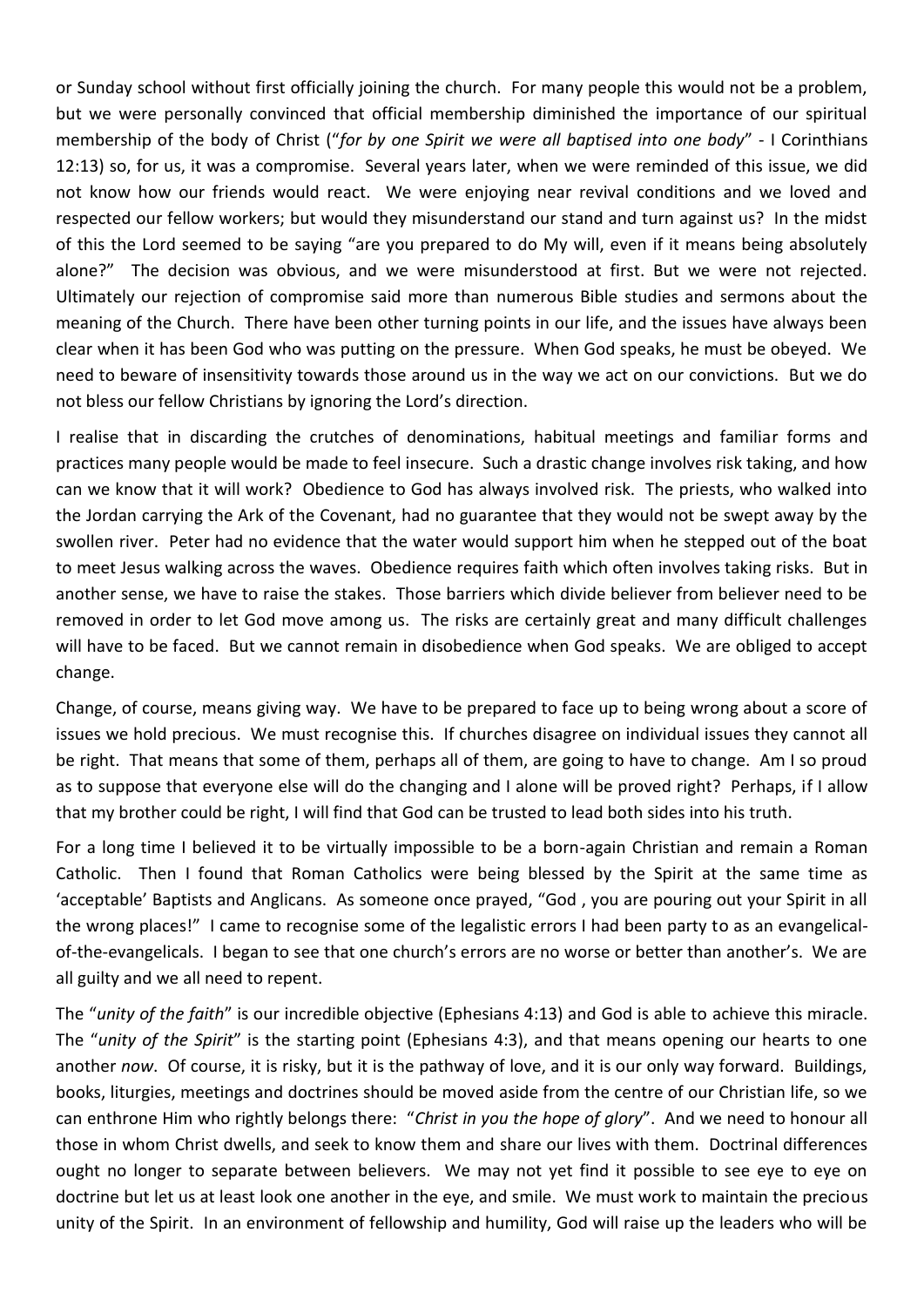given to the church to lead it into the unity of the faith. At this stage, none of us could define exactly what unity of the faith will mean, but I have no doubt we will know it when we have it. The achievement of this goal, will enable Jesus to boast of the completion of His work in the perfection of his bride.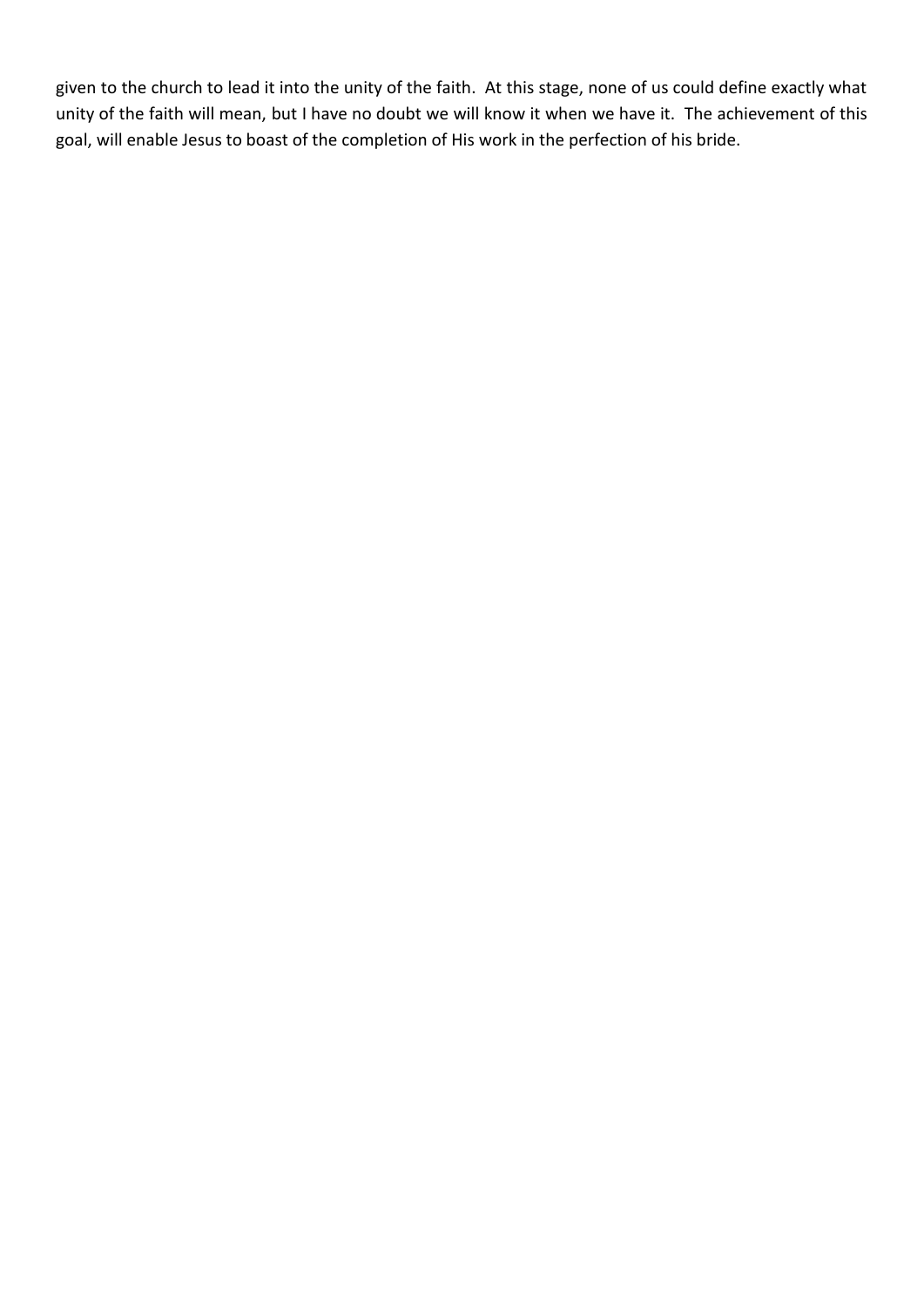### Death or glory

My longing is that God will stir the hearts of his people to recognise the seriousness of the choices laid before us. The prophetic challenge of Jimmy and Carole Owens' "Come Together"<sup>7</sup> largely missed the mark despite its enthusiastic reception. The message was clear, but it was lost on us. 'Come Together' is not so much a pleasant thought as a vital necessity for the Church.

For centuries the Church has been engaged in civil war. Christian has attacked Christian in word and deed and the ineffectiveness of the witness is evidenced by the disinterest of the world. We have been ministering death instead of life. Civil war destroys a nation and it lays it open to outside attack. It saps strength and leaves wounds which may take generations to heal. God does not want us to fight each other. "*our struggle is not against flesh and blood, but … against spiritual forces of wickedness in the heavenly places*" (Ephesians 6:12). Those spiritual forces have little to fear while we argue with one another. We may have thought we were in God's will in our separate groups because God sometimes blesses our meetings. But what else was there for Him to bless? What He really wants is for us to live together day by day in such a way "*that the world may believe*" (John 17:21).

The mistake many preachers make is to believe that the world is looking on admiringly and yearning for our message. The tragic truth is that the world often looks on the modern church as an irrelevance almost a sick joke. We preach that men should love one another but can't even sit together to worship God. How can we bring life to the world with such a spoiled witness? John said, "*If someone says, 'I love God', and hates his brother, he is a liar*" (I John 4:20). Should we be surprised that the world does not believe our testimony. The problem of denominationalism is that serious - by preserving disunity we may persuade people away from Jesus.

God's vision for us is "*glory in the Church by Christ Jesus*" (Ephesians 3:21), not in some distant age, but right now. He is not expecting to show His glory in circumstances totally separated from the realities of our experience, for God is not a cheat. He is not planning to allow the Church to roll on in all its imperfection, until the day when He appears unexpectedly, waves a magic wand, and transforms us from our sorry state into bridal perfection. The Church is not Cinderella. No! God has every intention that we should succeed in *this* age. In the perfected, united Church the Lord will demonstrate to the world and angels alike what the power of his grace can do in ordinary men. The perfection of the Church is an achievable goal and it is worth risking everything for such a prize. Those whom he has justified, he *has* glorified. It is *his* work.

The simplest form of the perfect Church is expressed in the phrase "*where two or three are gathered together in my name*…". When love operates at such a level we can see the fulfilment of the two greatest commandments … to love God and to love one another. The relationship is strong because love flows vertically as well as horizontally between myself, my brother and God. Love flows in three directions and "*a threefold cord is not quickly broken*" (Ecclesiastes 4:12). If I make an alliance with my neighbour only, outside the will of God, that is not the Church. No amount of committees of religious men can create God's unity. On the other hand, if I say I love God, and refuse to fellowship with my brother, I stand judged

1

<sup>7</sup> The musical, "Come Together" was a recent memory when I wrote *The Highest Mountain* but may be unknown to today's readers. It carried a message of Christian unity; but its more immediate outcome was to boost the Charismatic movement and cause that group to become 'mainstream'.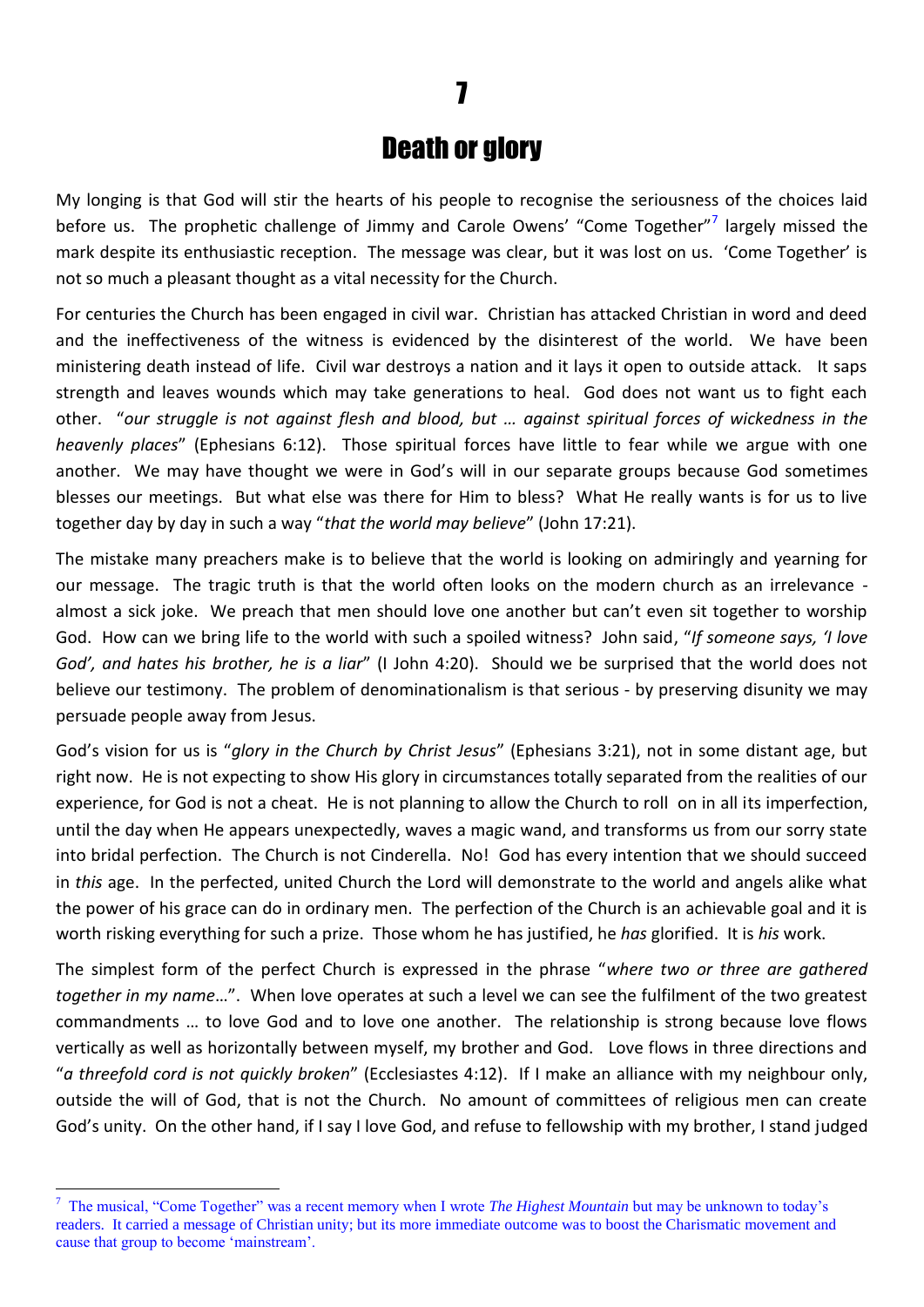as a hypocrite. When we can come together with any two or three believers, from any part of the Church, from any background, at any time – then we have unity.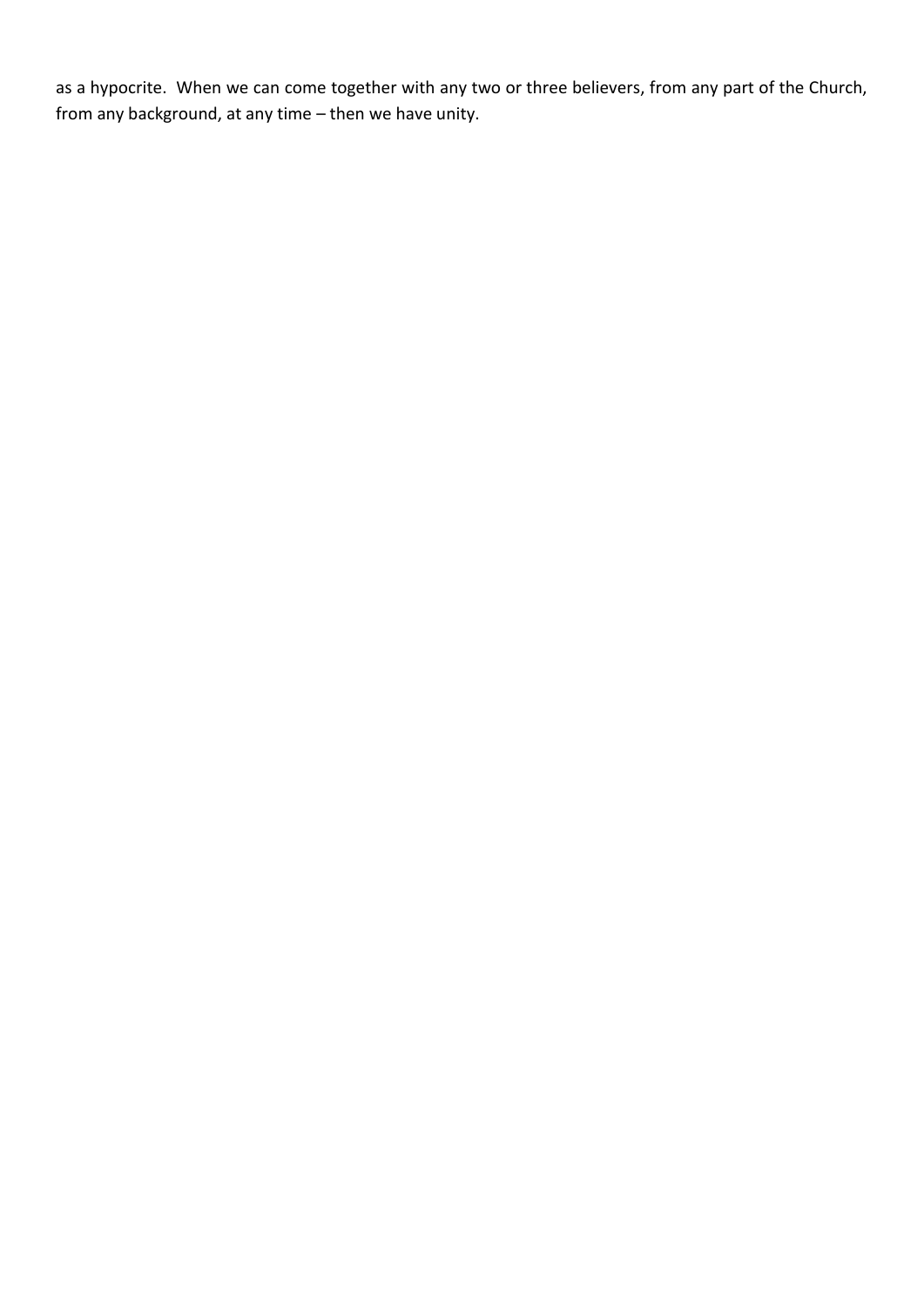### One Church

How then will the perfect Church be structured? How grouped? How ruled? How instructed? How developed? It is one thing to criticise the evils if the present, but when we strip away all the traditions, the habits, and the practices, what have we left? There is no beauty in nothing. But the true Church is full of beauty. The starting point for the Church is the individual believer, and his relationship with the living God. "*for by one Spirit we were all baptised into one body*" (I Corinthians 12:13). I believe in the promise of the Holy Spirit who alone is able to empower the life of the individual Christian. Every Christian is individually "*complete in Him*" (Colossians 2:10) and is able to stand. Each "*living stone*" is strong in itself and therefore fit to be placed together in the great building of the Church.

The church becomes the Church when two believers are together. That is the second step of God's master plan. Put together two living stones, individually shaped by the grace of God, then the building is begun. Because this is a starting point it is a key point. The relationship between myself and my brother is an essential to the strength of the building as is my personal relationship with God. Our love is the mortar which holds the Church together. My commitment to my fellow Christian is vital and must be absolute. If he strays, then I should seek him. If I stray, he should seek me. We submit to one another, not because of inequality, but because our bond is the strength of the Church. Incidentally, I should not be surprised that he has been shaped differently from me; that too is part of the Master Builder's plan.

So what about meetings? Of course, there will be meetings, but they need to take their proper place. The New Testament spends chapter after chapter dealing with the way we conduct our lives, our personal righteousness, and the power and grace which God has made available for us to achieve His will. Little instruction is given about how to conduct meetings and when or where. It is impossible to prove conclusively from the New Testament whether the early church met on Saturday or Sunday, or whether they met at regular times at all. No doubt they met, but there does not seem to have been a rigid and regular pattern. But they were a living Church. They were not trying to maintain a form to prove they were alive; they just lived! There is no value in meeting just for the sake of having a meeting. In the profitseeking business world such a time-wasting concept is not tolerated. Meet for a purpose and, if we have no purpose, don't meet.

This all depends on what we define as a meeting. The Church in Jerusalem were together frequently (Acts 2:42-47) but I see no suggestion of their having had a weekly programme posted on the temple notice board. (Some people would probably be happier if the New Testament had given us a neat and tidy pattern to follow.) If I get together with a few Christian friends simply because I like them and want to spend time in their fellowship, is that then a meeting? It is certainly an honest, valuable, and purposeful reason for getting together. Personal relationships are the cement of the Church. On the other hand, there may be a passage of Scripture we all want to study, a selection of needs we want to pray over, or a visiting speaker we all want to hear. Those too are valid reasons for meeting together. But to meet because it is the traditional time, then scratch together a few songs, some kind of theme, and a hastily contrived message to fit the occasion, is neither honest nor purposeful. It is unrealistic and takes up valuable time that God could be using in building essential relationships, developing home life, or allowing his people to rest from their legitimate labours.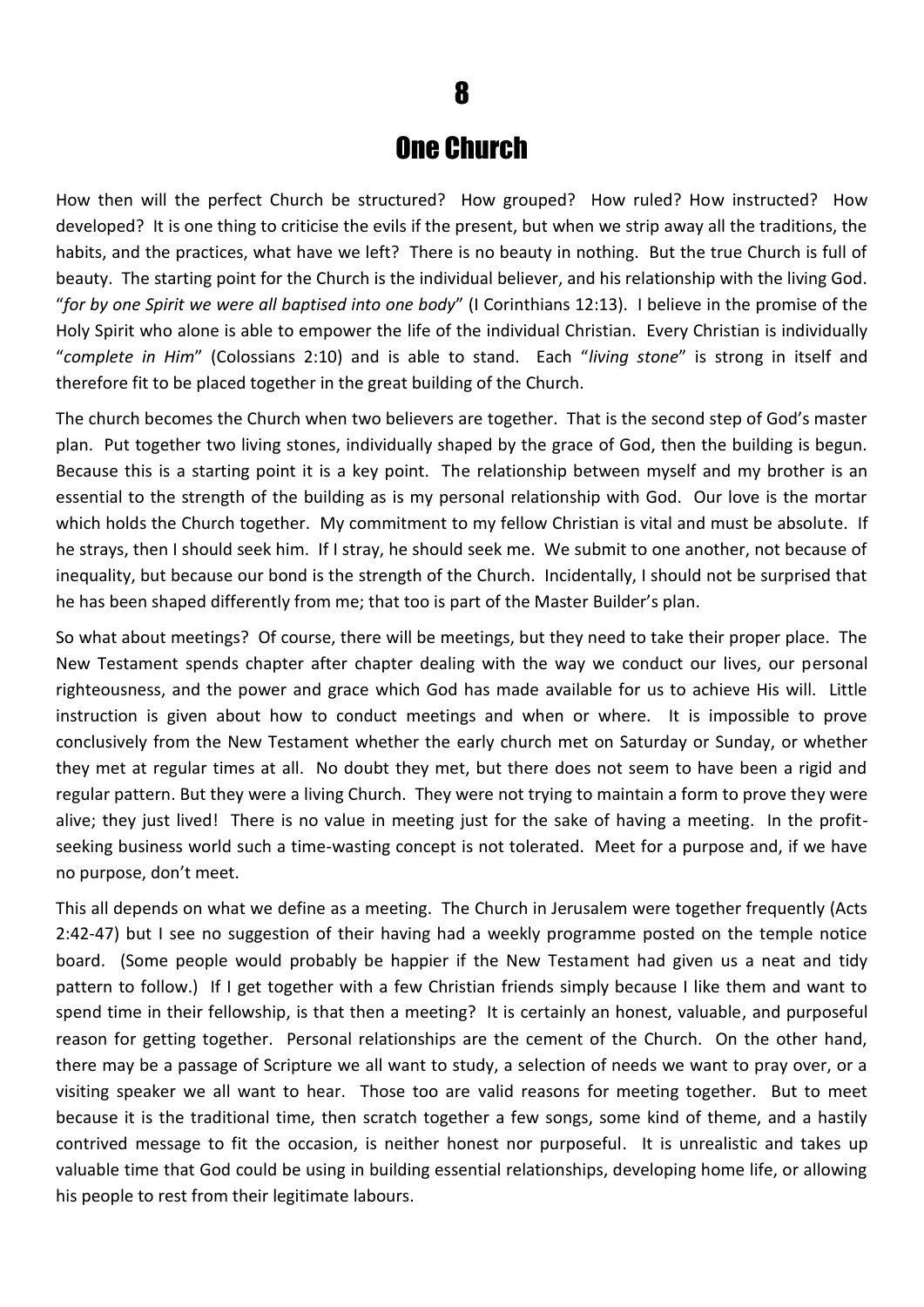The type of meetings to which most of us are accustomed is sectarian and preserves division. They tend to reinforce prejudice rather than encourage change. Centrally led meetings have their place in evangelistic or apostolic ministry, but as a normal diet or as the central point of Christian experience, they are overrated. Relationships come first, and good meetings will flow from there.

How many meetings can you have in an area? To turn the question around: How many people can you have in an effective meeting of a given type? Some speakers can effectively preach to ten thousand people; some can only hold an audience of fifty to a hundred. Some meetings require participation and discussion and are too big if they exceed twelve to fifteen people. Logically, there is room for a number of simultaneous meeting to be going on in the same town. The problem comes when these meetings start to think of themselves as distinct churches. That is schismatic and therefore sinful. It is not necessarily wrong for people to meet regularly for a few months to study baptism, or the Holy Spirit; but if they become Baptists<sup>8</sup> or Pentecostals we are back to division again. I see meetings as being extremely flexible expressions of the life of the Church. Differently gifted leaders may minister frequently in their homes, hired halls or special buildings, on subjects or in ways which are individual to them. The people are free to receive from all and to develop a breadth of the knowledge of God. But no leader had the right to build himself a special following or a private flock. He too must submit himself to others in his area to broaden his own awareness, and to avoid spiritual narrow mindedness. The Church belongs to Jesus alone.

There is only one Church. That Church includes all those who believe the gospel of the risen Christ and submit to His authority (I Corinthians 12:3). It excludes all those who are merely religious, who are false professors of the faith, who claim the name of Christian on the basis of church connection rather than personal faith in Jesus. There are absolutes. We cannot exclude those who God includes, or include those who God excludes. The Church is divided by God, for purely practical reasons, into the church in Jerusalem, the church in Corinth, or the church in our town. This is a purely practical division and the boundaries are those of geographical acceptance. Some areas may be a little hazy around the edges, but, basically, we all know where we live. Our spiritual home is with the Christians among whom we live. If we travel a distance for regular fellowship (I exclude occasional visits) then we may be running away from something. God did not design His Church with wheels and we have no right to alter His design.

We need not worry too much about the precise definition of the boundary of the locality. Boundaries only matter to owners, and all the churches are owned by God. We are members of one great Church, not a self-contained local unit with strictly defined limits. The question is not so much 'where do I belong?' as 'with whom can I share my everyday life?'

The local nature of the Church is essential because it is an expression of the ordinary life lived in a community and joined in deep, personal commitment to other Christians "*that the world might see*". Such a commitment and relationship cannot be carried on over long distances, or merely within the confines of meetings; it requires frequent contact in all the circumstances of daily life.. Sunday-best Christianity is a sham, which cannot easily be kept up in front of our neighbours and day-to-day contacts. The ordinary acquaintances of our lives need to see what God has really done in us, and to see in our relationships with one another that indeed "*God is love*" (I John 4:8).

*" … You shall love the Lord your God with all your heart, and with all your soul, and with all your mind.' This is the great and foremost commandment. And the second is like it, 'you shall love your neighbour as yourself' " (Matthew 22:37-39)*

**<sup>.</sup>** 8 No offence is meant to any particular group. My point was, and still is, that to define ourselves by a denominational label of *any* kind may distract from the church itself.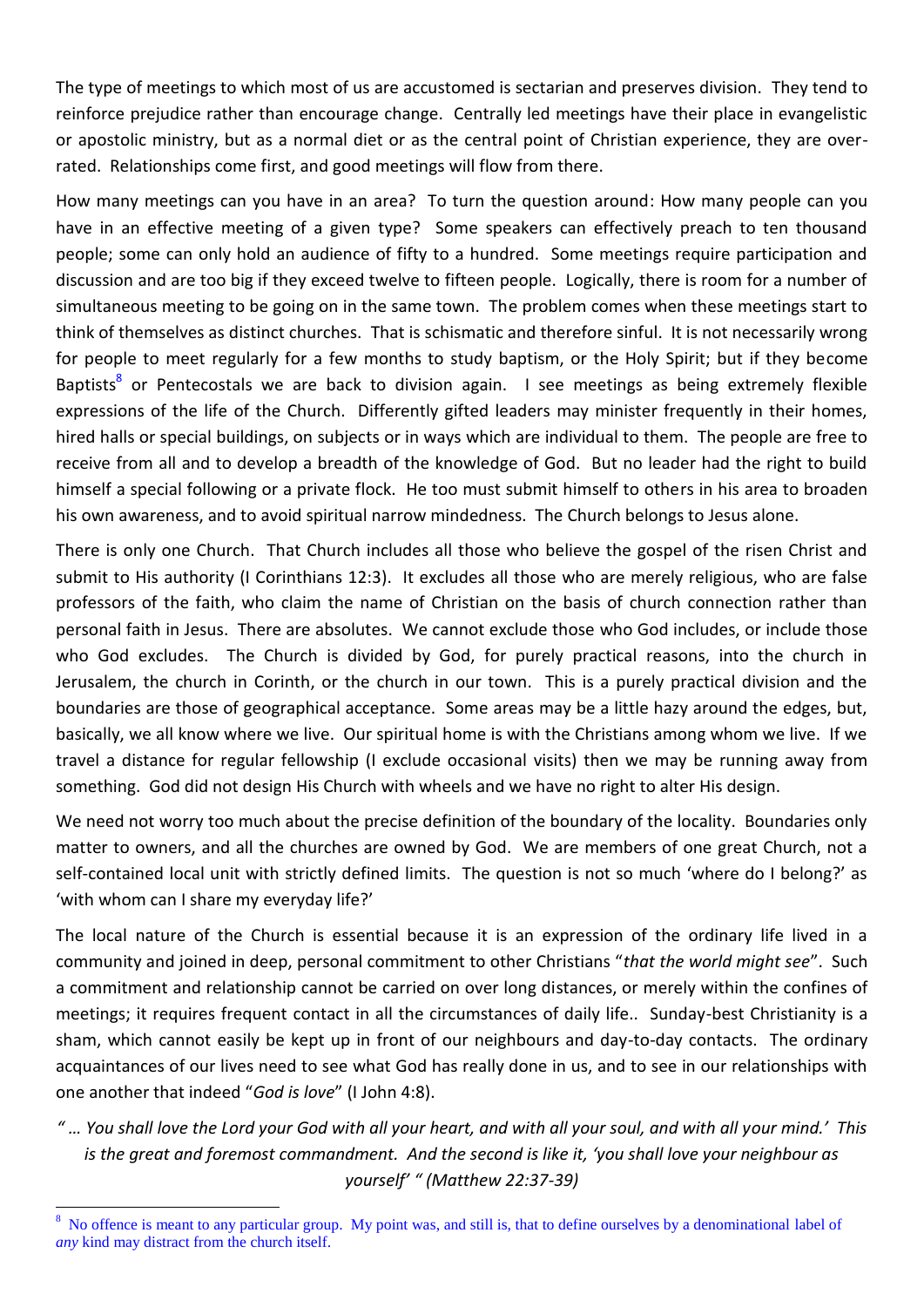### The achievement of perfection

Is the concept of one Church an impossible dream? I conclude that it is not. It is the ultimate goal of all that God has been doing throughout the years. I have grieved at the constant return to division after each new revelation; but I know that there has never been a time when Satan has gained a lasting advantage. "*and we know that God causes all things to work together for good to those who love God, to those who are called according to His purpose*" (Romans 8:28).

Incredible though it may sound, the ultimate end of division is good. One crack in the pot may pass as acceptable, but when it is shattered in little pieces we know only a miracle will repair it. Eventually, if we go on to the final conceivable division, we have only ourselves. We are then back to the starting point! I must stand before God as solely responsible for my own decisions. I cannot blame the movement, or the leader, for my actions. At the Nuremberg war crime trials many former Nazis tried to exclude their actions by saying that they were only obeying orders. Human justice could not accept that excuse, and neither can God's perfect justice. I must answer for myself . We are all equal and have equal responsibility for the way we use our lives. We also have equal freedom to give or withhold our fellowship from others, and carry equal responsibility to maintain "*the unity of the Spirit*".

The majority of Christians today are probably still within the denominational and institutional churches. But, on the other hand, I believe that the tremendous shaking that the Church has experienced, particularly in the past 25 years, has put those who really trust in their denominations in the minority. Changes happen frequently, and people are coming to expect them. We are learning again that the source of our life is Jesus himself, and the responsibility for maintaining contact with the Lord is our own.

We need not physically leave our present groups to experience freedom, though some may have to. But spiritually we must open our hearts to let go of our prejudices and devote ourselves to God's new direction. In nature plants grow, blossom and die, then their death enriches the soil from which new life springs. Denominational Christianity must die, but much of the goodness contained within it will be preserved. Whatever direction we now take, our new experience will be based on the background and experience we already have. The soil in which the perfect Church will grow will be formed from the death of what we have today.

Denominationalism is not the fulfilment of God's commandments and was not the objective of the Spirit's stirrings. We cannot escape from the recognition that it is of the world, and the Bible tells us "*do not be conformed to this world, but be transformed by the renewing of your mind*…" (Romans 12:2). We must turn away from world conformity and turn instead to seek God's perfection. This is our over-riding priority. Nothing else is more important as an objective for our lives but to fulfil our Lord's desires. It demands repentance from denominational attitudes, as soon as their true nature is revealed to us; the renewing of our minds; recognition of the unity of the Spirit; the opening of our hearts to people of different backgrounds and doctrines; a readiness to admit that we have been wrong; and a willingness to accept dramatic changes to our way of life and manner of worship. These factors will make possible the ultimate miracle of the unity of the faith. This is the "*pearl of great value*" (Matthew 13:46) and we must sell everything we have so we can possess it.